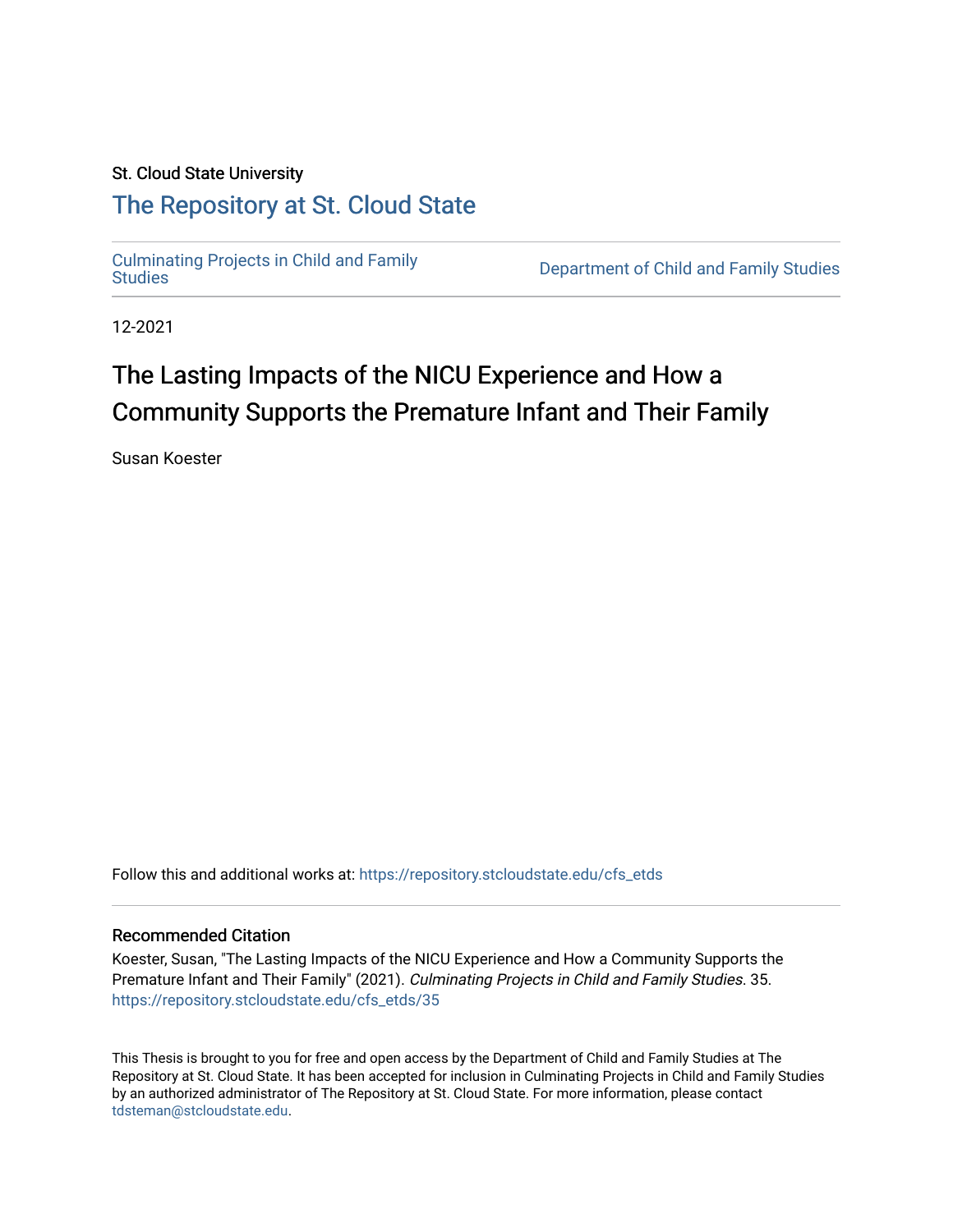## **The Lasting Impacts of the NICU Experience and How a Community Supports the**

## **Premature Infant and Their Family**

By

Susan Koester

## A Thesis

## Submitted to the Graduate Faculty

Of

Saint Cloud State University

In Partial Fulfillment of the Requirements

For the Degree

Master of Science in

Child and Family Studies

December 17, 2021

Thesis Committee JoAnn Johnson, Chairperson Brittany Sullivan Sara DeVos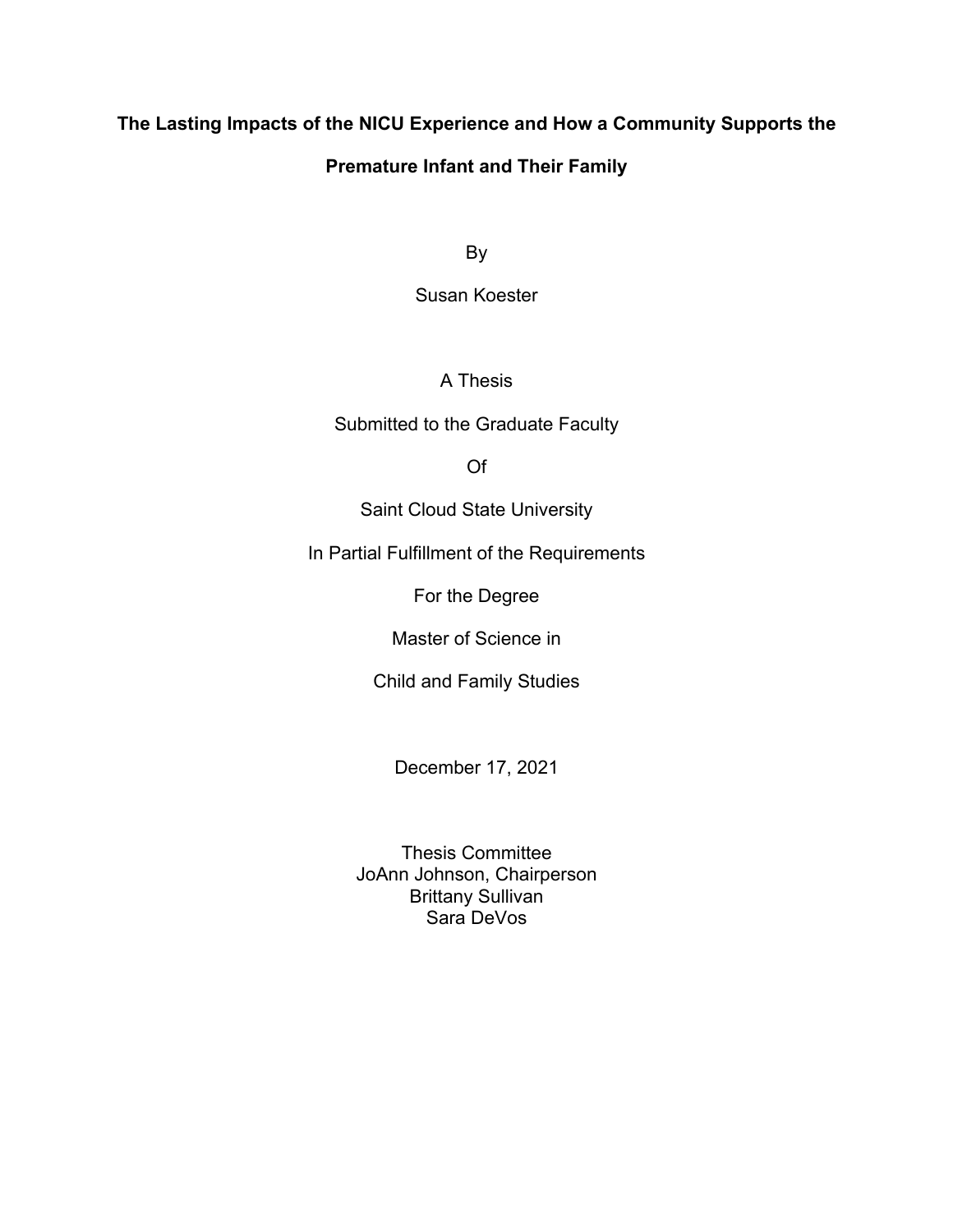### **Abstract**

Every year, approximately 500,000 babies in the United States are born before 37 weeks gestation. Often premature birth results in a stay in the Neonatal Intensive Care Unit (NICU) for some length of time. A literature review shows that there are lasting impacts on both the parents and the premature infant due to a stay in the NICU. These impacts can affect the parents' mental health, the attachment between parents and infant, and the infant's overall development for years to come. Findings from two qualitative questionnaires completed by previous parents of infants who stayed in the St. Cloud Hospital Neonatal Intensive Care Unit, and St. Cloud area agencies show how the St. Cloud community supports the parents and the premature infant after discharge from the NICU. The parents shared that the biggest support while in the NICU was the March of Dimes, but after discharge, there was limited support from previous supports or local agencies. With limited responses to the questionnaire from local agencies, it became apparent that it may be difficult to get into contact with the agencies. These findings showed the disconnect between supports while in the NICU and supports once discharged from the NICU. The connection between the St. Cloud Hospital NICU and local agencies needs to be an item of focus to increase support for parents and infants born prematurely.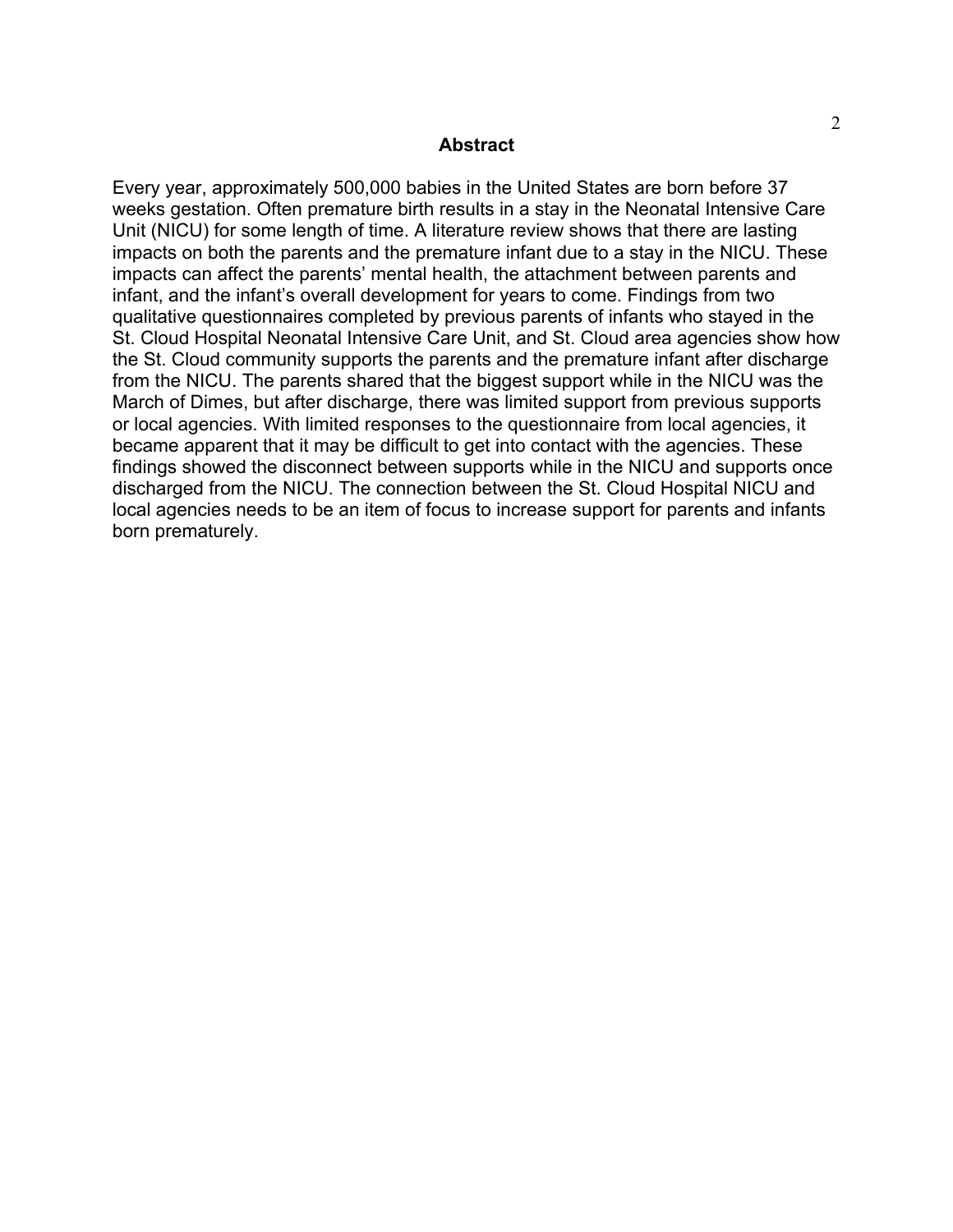#### **Dedication and Acknowledgement**

I would like to dedicate this paper to my daughter Madelyn, who made me the proud parent of a premature infant. Together we navigated the NICU, discharge, and the life that followed. Thank you for always being my inspiration to never give up and keep fighting as you did so early on in your life! Preemie strong!

I would also like to take the opportunity to thank a few very important people who have helped me get this far in my education.

First, I would like to thank my mom, Rita. She has always believed that I could do anything I put my mind to! Next, I would like to thank my husband, Bryan, for always supporting and encouraging me to try my hardest in school. I want to thank my sister Mary Jo for being my chief editor and advisor. This paper would not flow smoothly without her positive input! Of course, I would not have been able to do any of this without the willingness of my in-laws, Scot and Lillian, to watch Madelyn during my endless hours of working on my Master's.

I want to give a shout-out to my cheerleader, my sidekick, and my adventure buddy Elise for helping me and supporting me along the way. She has been a crucial part of my completing this project! Also, to JJ for supporting us through this journey by answering endless questions, meeting with us multiple times and always believing in us!

Thank you to each and every one of you for your dedication to helping me reach my goals!!!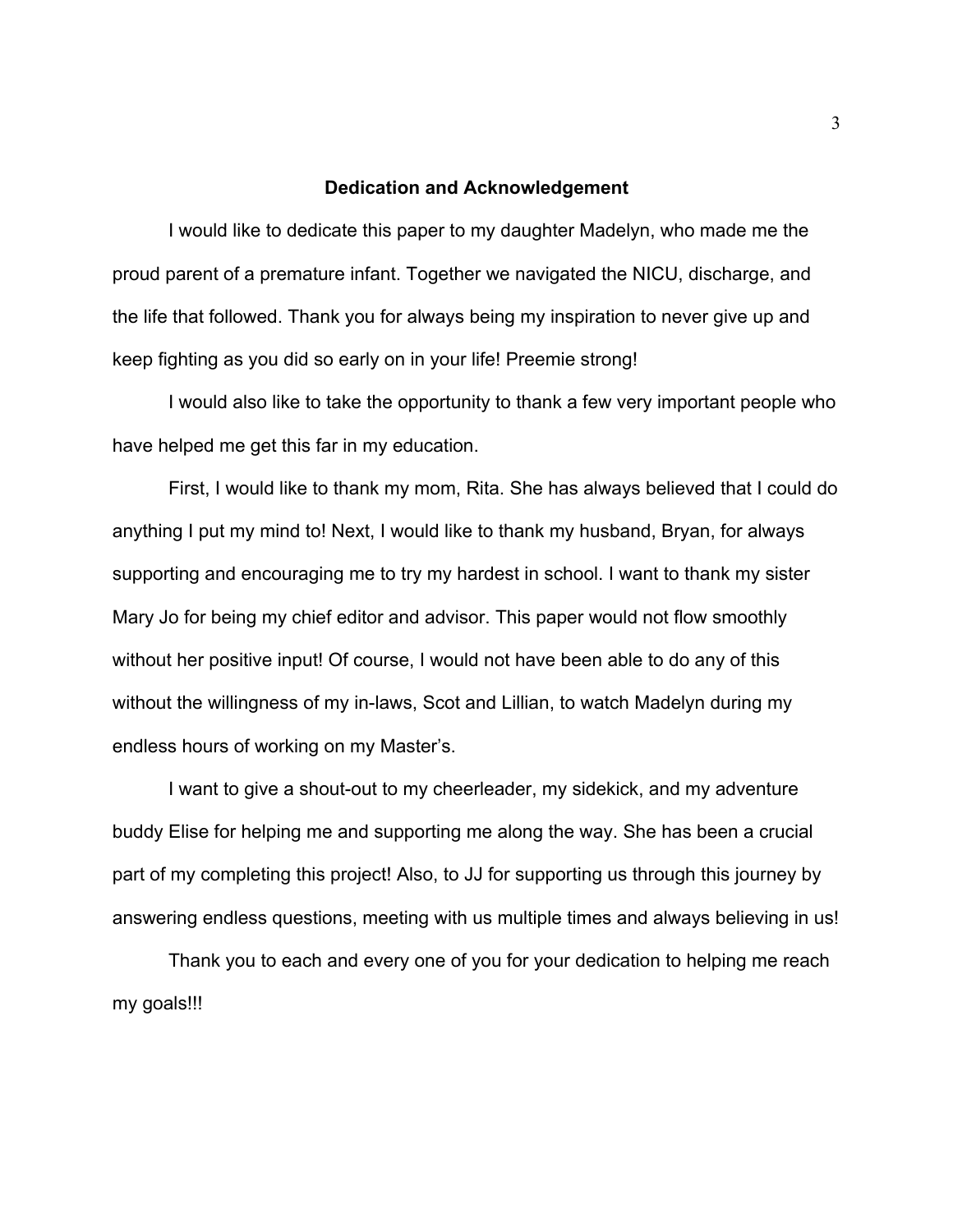## **Table of Contents**

| Chapter |                                                  | Page |
|---------|--------------------------------------------------|------|
|         |                                                  | 7    |
|         |                                                  | 7    |
|         |                                                  | 8    |
|         |                                                  | 8    |
|         |                                                  | 9    |
|         |                                                  | 11   |
|         |                                                  | 11   |
|         | Lasting Impacts on Premature Infants             | 13   |
|         | Supports for Premature Infants and Their Parents | 15   |
|         |                                                  | 18   |
|         |                                                  | 18   |
|         |                                                  | 18   |
|         |                                                  | 19   |
|         |                                                  | 20   |
|         |                                                  | 21   |
| 4.      |                                                  | 22   |
|         |                                                  | 22   |
|         |                                                  | 23   |
|         |                                                  | 25   |
|         |                                                  | 25   |
|         |                                                  | 26   |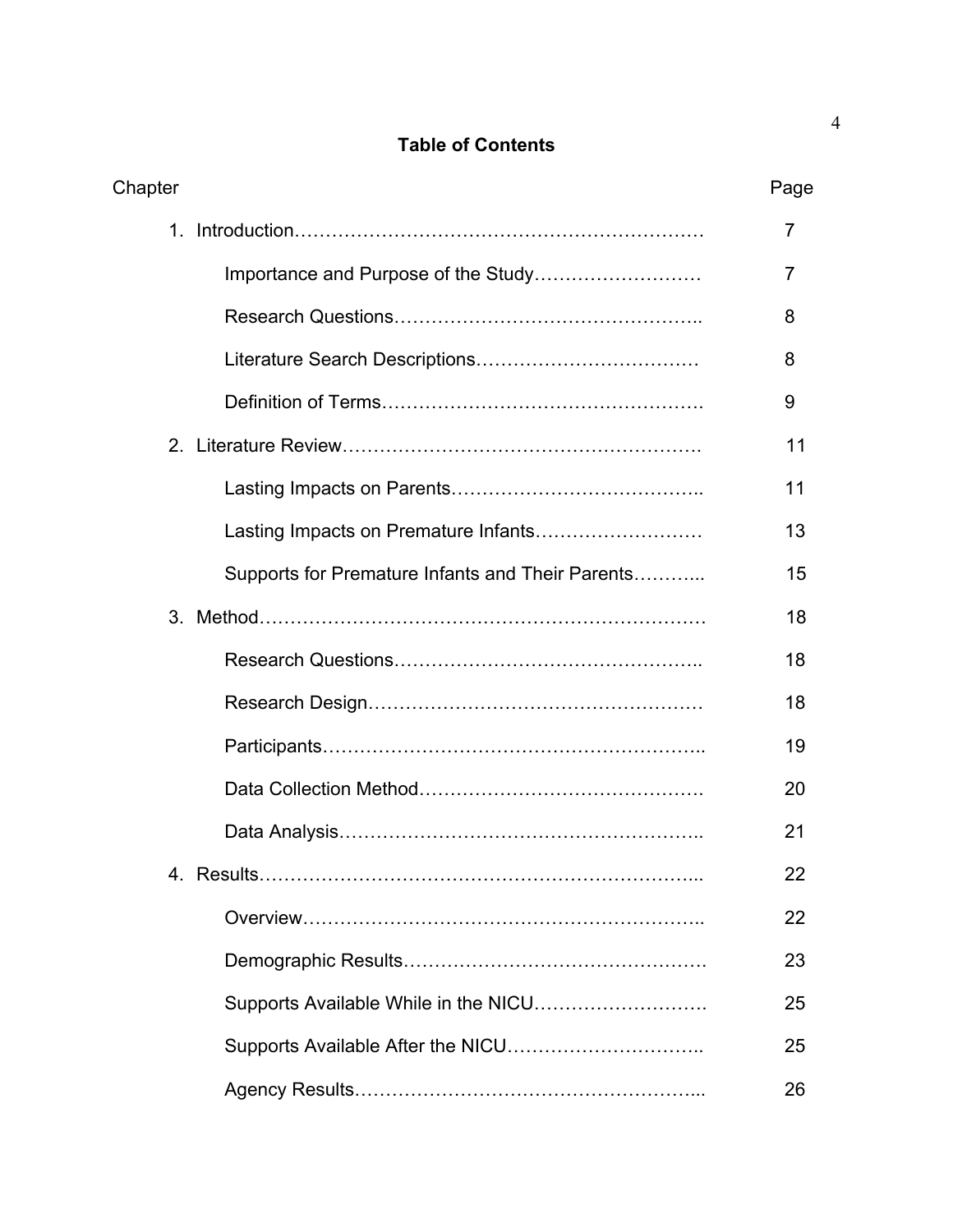| Chapter | Page |
|---------|------|
|         | 29   |
|         | 29   |
|         | 30   |
|         | 31   |
|         | 32   |
|         | 33   |
|         | 36   |
|         | 37   |
|         | 38   |
|         | 40   |
|         | 41   |
|         | 42   |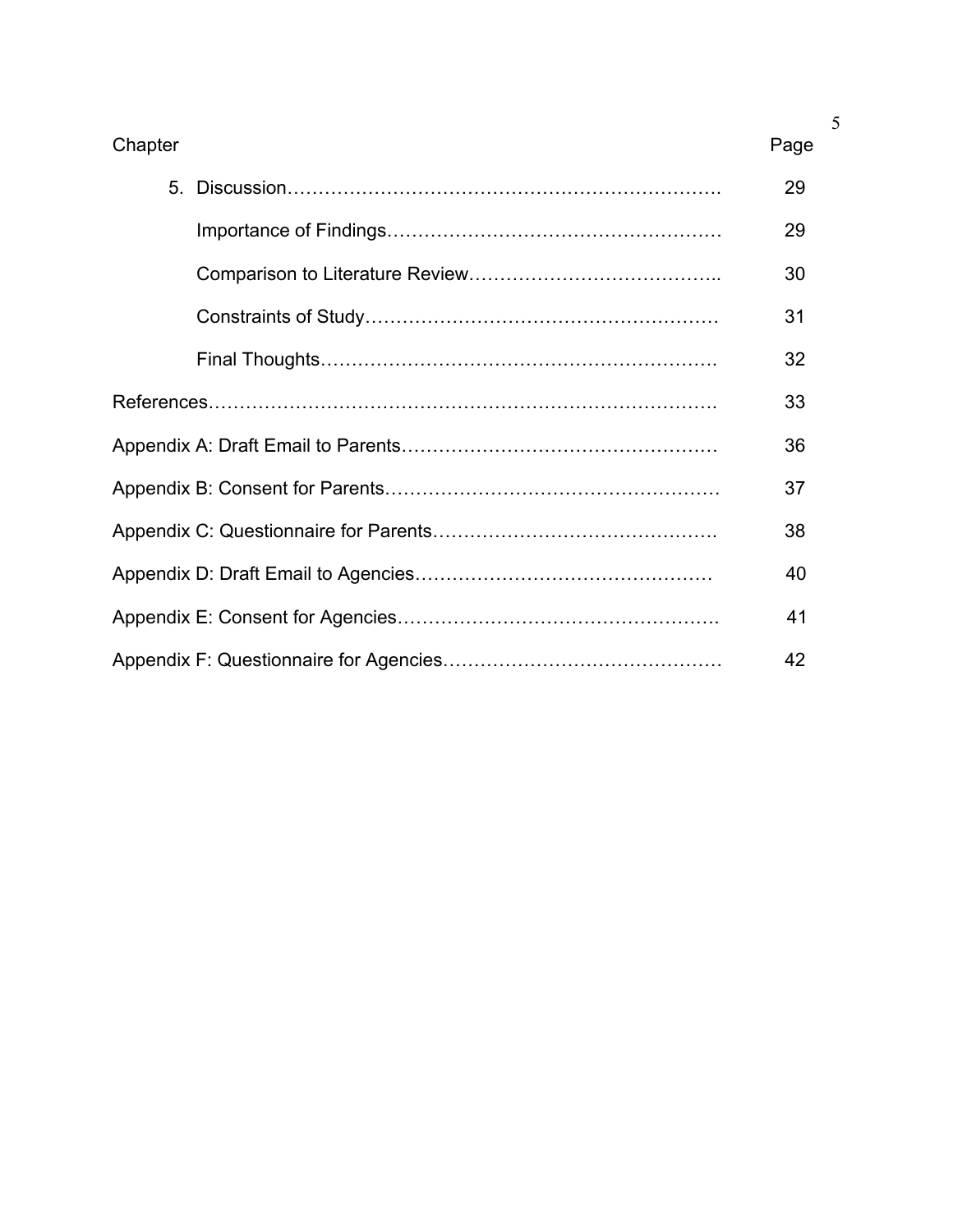## **List of Tables**

| Table | Page |
|-------|------|
|       | 23   |
|       | 24   |
|       |      |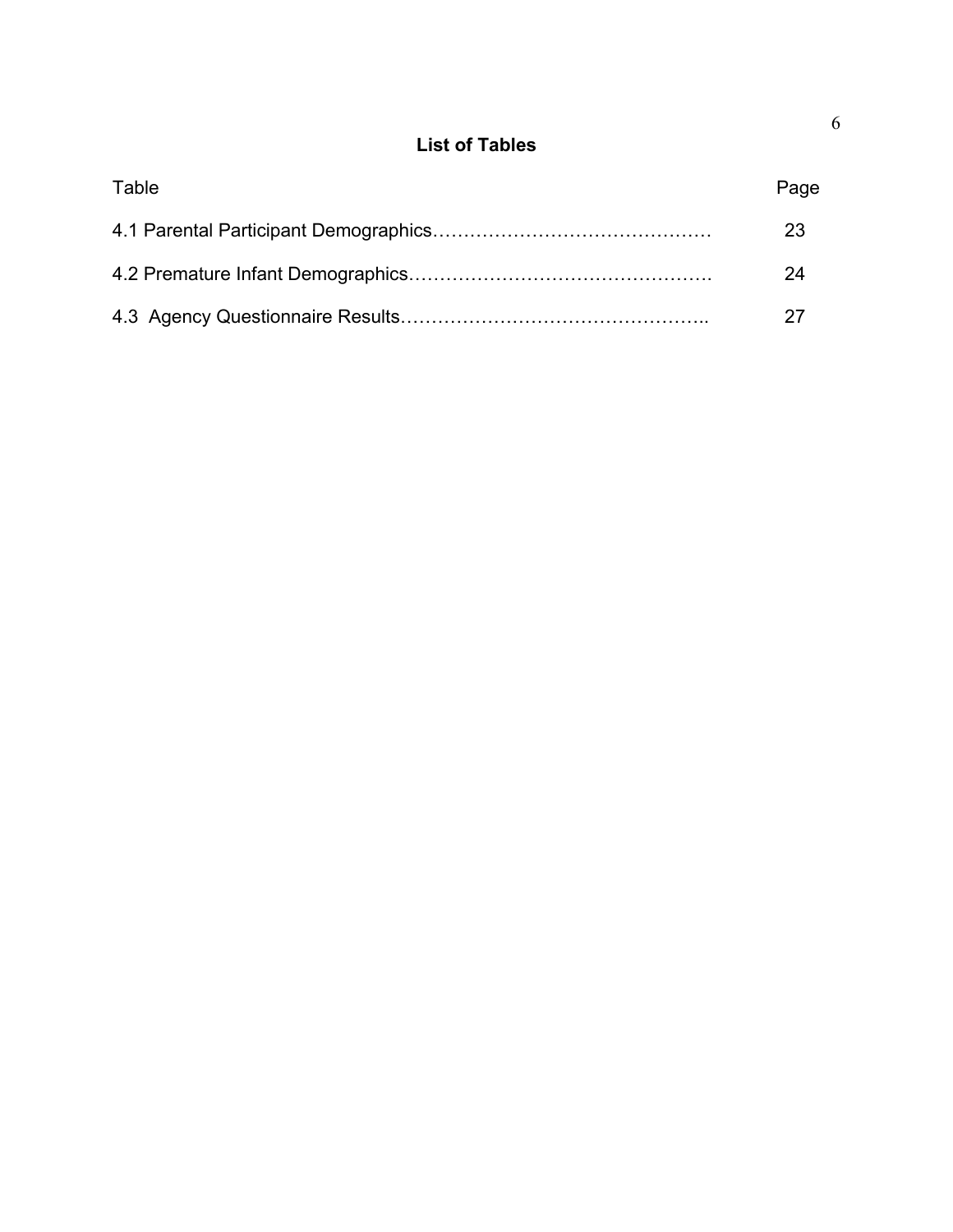#### **Overview**

Despite the increases in medical advancements, each year in the United States about 500,000 babies are born before 37 weeks gestational age or weighing less than 2500 grams (Tomlin, et al., 2016). As many as 10 to 15 % of babies born in the United States require some type of treatment in the Neonatal Intensive Care Unit (Tomlin, et al., 2016). The emotional impact on families that have a baby born prematurely and are admitted to the Neonatal Intensive Care Unit (NICU) affects them for months and possibly years to come. The NICU experience also has a dramatic impact on the infants themselves. Often children who are born prematurely continue to be followed by medical and developmental specialists for months or years after their NICU graduation due to a wide variety of reasons.

### **Importance and Purpose of the Study**

A significant number of premature babies spends a period of time in the NICU prior to getting to come home from the hospital. The traumatic event of having an infant admitted to the NICU can have lasting effects on parents. Upon discharge from the NICU, infants are regularly referred to an early intervention program to receive support under the Individuals with Disabilities Education Act, Part C. Parents are a crucial part of the early intervention team and programming for the preemie. As professionals, early intervention teachers need to be aware of the impacts of the NICU experience and the effects that the experience has on parents. Professionals also need to have knowledge of the local resources available to help support parents of babies born prematurely. No current research is available that highlights the support systems that exist for infants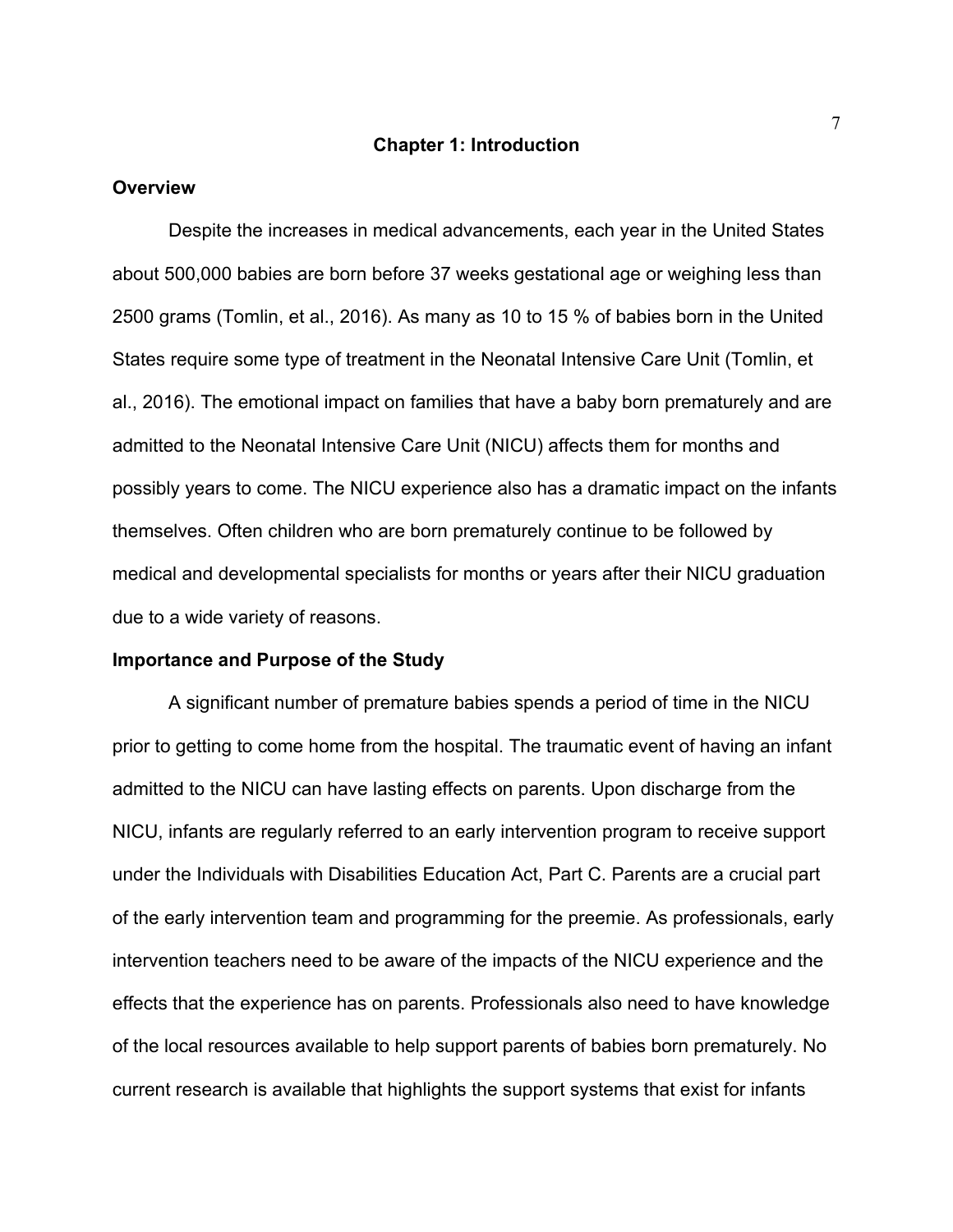and their families during the discharge process and after transitioning home from the St. Cloud Hospital Neonatal Intensive Care Unit.

### **Research Questions**

- 1. What lasting impacts does the NICU experience have on parents of babies born prematurely during the discharge process and after transitioning home?
- 2. What impacts does this NICU experience have on the premature infant?
- 3. How does the St. Cloud community continue to support the parents and infant after NICU discharge?

### **Literature Search Description**

During my literature search, I used Academic Search Premier, Educational Resources Information Center (ERIC) and Ebsco Host search databases. I began by using the key terms "post-traumatic stress disorder and neonatal intensive care unit," "mental health and neonatal intensive care unit," "infant mental health," and "posttraumatic stress disorder and prematurity." I learned rapidly that I needed to expand the list of search terms, so I used terms and combination of terms such as "depression," "anxiety," "psychology," "parental mental health," "acute stress disorder," "stress," "posttraumatic stress disorder symptoms," "parental stress," "premature infants," "preterm birth," "extremely low birth weight," "preemie," "neonates," and "postpartum." I then needed to expand my research to include information about the discharge and home transition process, so I added search term such as "NICU discharge," "NICU transition," "care coordination," "family centered care," and "medical coordination." The articles range from 2003 to 2018 and are peer-reviewed articles.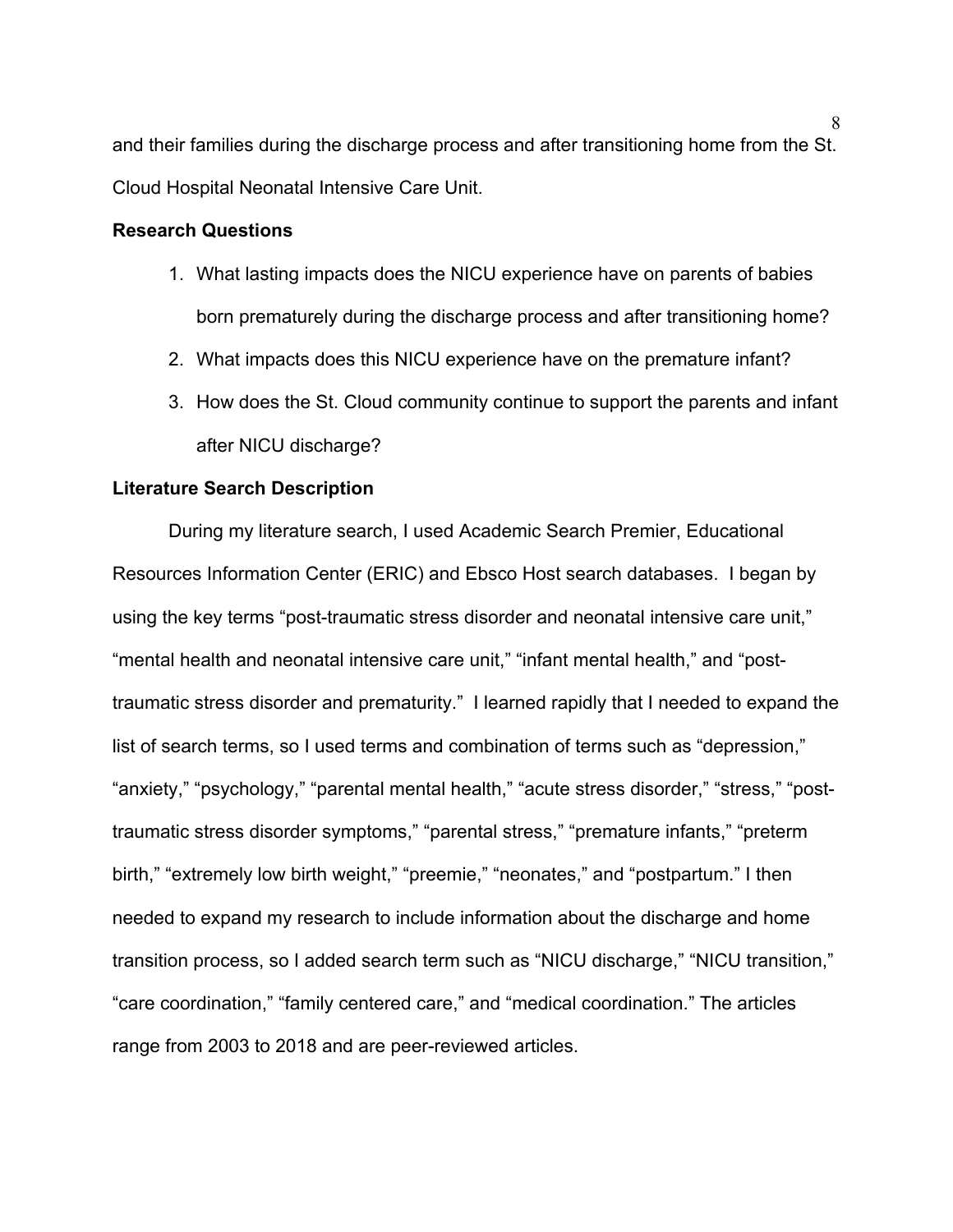### **Definition of Terms**

*Premature Infant:* An infant born before 37 weeks gestation (Gondwe & Holditch-Davis, 2015).

*Individuals with Disabilities Act, Part C:* A federally funded program implemented at the state level for infants and toddlers with disabilities (ages birth through 2 years) and their families that provides early intervention services (Early Childhood Technical Assistance Center, n.d.).

*Acute Stress Disorder (ASD):* A traumatic or stress-related disorder due to exposure to a traumatic event, witnessing a traumatic event, learning that a traumatic event happened to a family member, or experiencing repeated or extreme exposure to details of traumatic event. Symptoms may include intrusion symptoms, negative mood, dissociative symptoms, avoidance symptoms, and arousal symptoms. Symptoms appear approximately 3 days to 1 month after traumatic event or stressor (Substance Abuse and Mental Health Services Administration, 2016).

*Neonatal Intensive Care Unit (NICU):* An intensive care unit designed with special equipment to care for premature or seriously ill newborns.

*Post-Traumatic Stress Disorder (PTSD):* exposure to actual or threatened death, serious injury, or sexual violence via one or more of the following ways: direct experience, witness the event, learning that a traumatic event happened to a family member, or experiencing repeated or extreme exposure to details of traumatic event. Symptoms include intrusive thoughts, avoidance of stimuli associated with the event, increased arousal (not present before that event), and negative alterations in cognition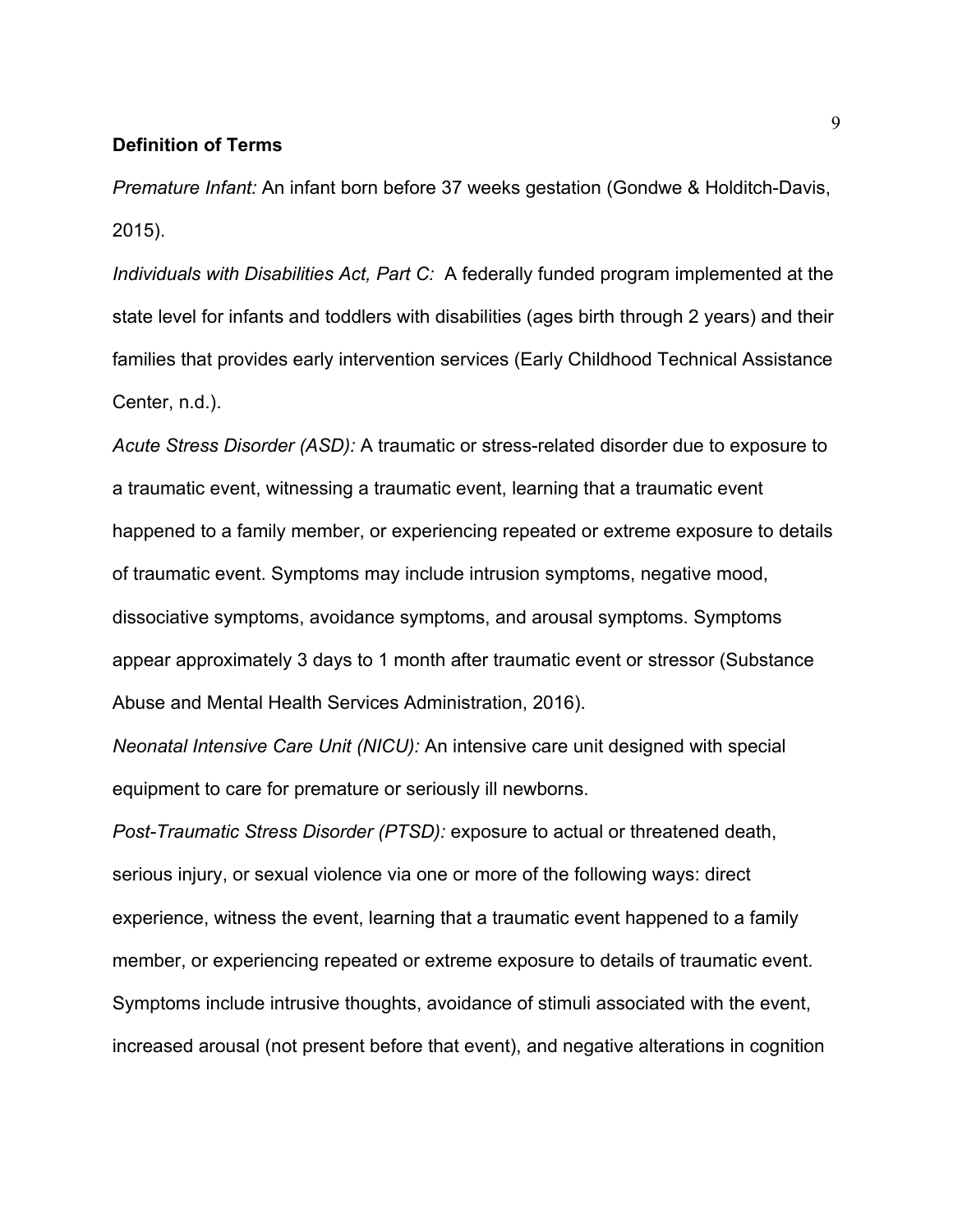and mood associated with the event. The duration for symptoms is more than 1 month (Center for Substance Abuse Treatment, 2014).

## **Closing**

In the next chapter I will discuss, through a literature review, how the Neonatal Intensive Care Unit experience has lasting impacts on the premature infant and his or her parents. The literature describes the lasting impacts that the NICU has on parents' mental health, the parent-child relationship, and the infant's mental health. Also described are some recommendations for NICU staff and community resources on how to successfully support the family as they transition home from the NICU.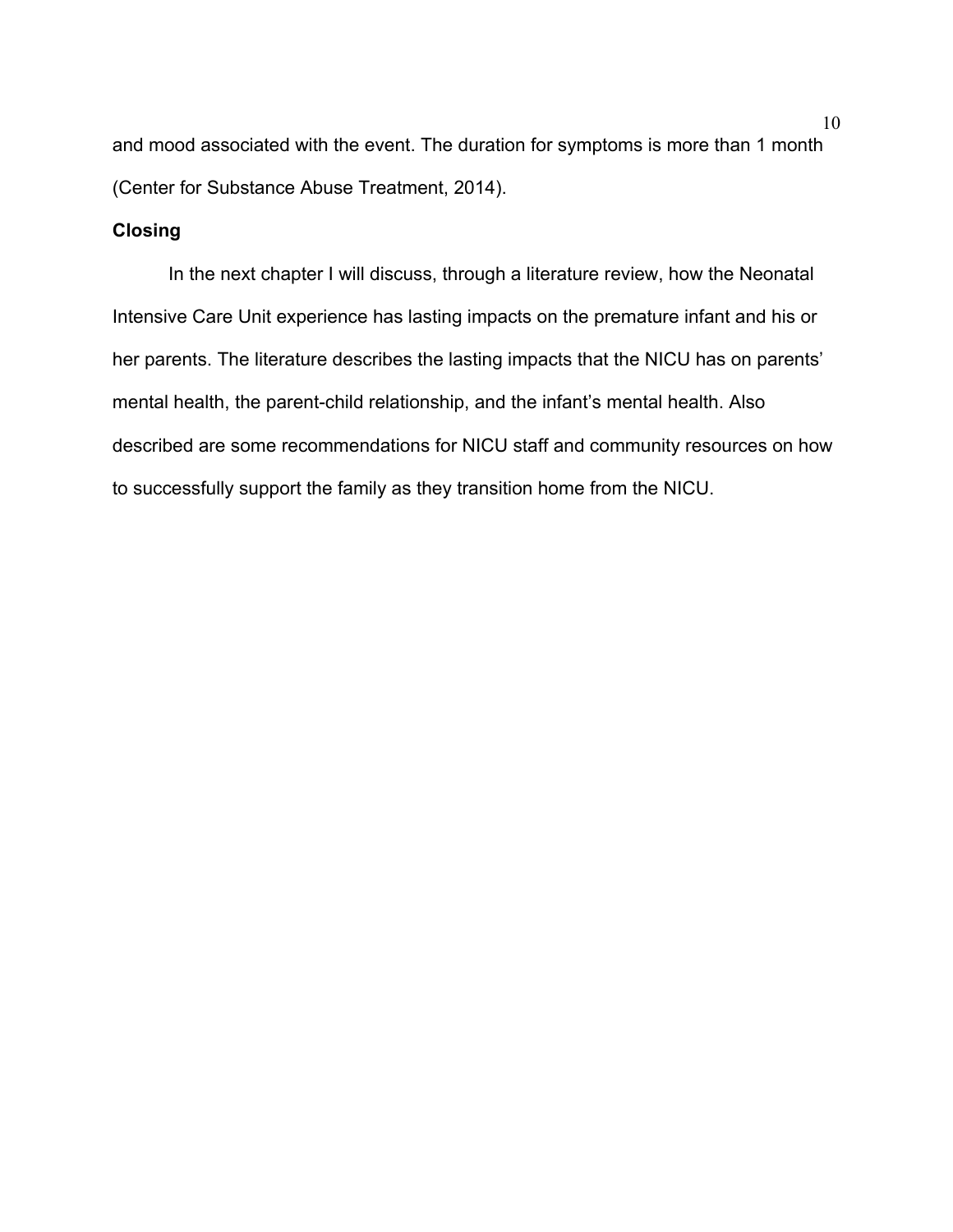#### **Chapter 2: Literature Review**

The literature review includes three areas: (a) lasting impacts on parents, (b) lasting impacts on premature infants, (c) supports for premature infants and their parents.

### **Lasting Impacts on Parents**

When an infant is born prematurely, the parents' entire world shifts abruptly from pregnancy to survival mode. A birth is considered preterm if the infant is born before 37 weeks gestation (Gondwe & Holditch-Davis, 2015). "Preterm birth, whether planned or unplanned, is an unexpected experience that may result in maternal guilt over failure to deliver a healthy term baby" (Gondwe & Holditch-Davis, 2015, p. 8). This guilt is often just the beginning of the emotional rollercoaster parents travel during their time spent in the Neonatal Intensive Care Unit (NICU) with their premature infant.

Many factors impact a parent's mental health during their child's time spent in the NICU. Parents may have feelings of uncertainty about their neonate's outcomes, the appearance of their child, their own medical health, financial burdens and hardships, feelings of loss of their role in their infant's care, understanding complex medical language, and communication issues with the medical team (Gondwe & Holditch-Davis, 2015; Lefkwitz, et al., 2010; Lotterman, et al., 2019). Another large factor is parents' prenatal mental health and prior mental health supports (Chang, et al., 2016). All of these factors vary on an individual basis; however, research supports that these factors impact a parents' mental health after the birth of a preterm infant (Holditch-Davis, et al., 2015).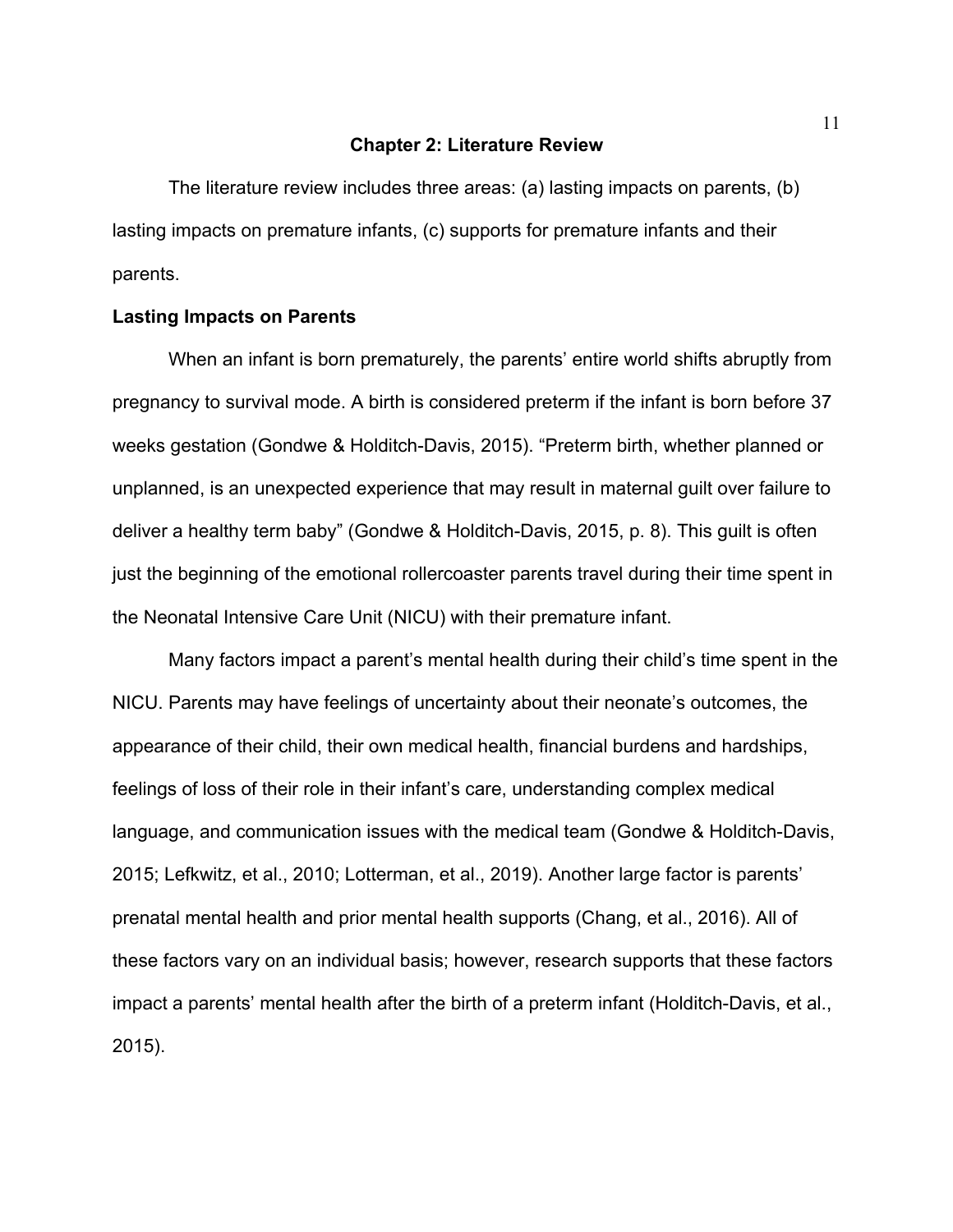Parents' mental health in relation to the NICU experience continues to impact them for years to come. One study found that mothers of preterm infants can have high levels of anxiety and/or depressive symptoms for months after the infant's hospital discharge (Holditch-Davis, et al., 2015). As noted by Chang, et al. (2016), distressing memories from the birth and NICU experience can persist for 3 years after the birth of a premature infant. More than 25% of preterm infants' mothers had significant distress 6- 48 months after delivery. "Studies have shown that premature infants' mothers are at higher risk for significant psychological distress compared with mothers of term infants" (Zerach,et al., 2015. p. 204). Long term distress can lead to the diagnosis of psychological disorders.

The majority of psychological disorders parents of preterm infants may be diagnosed with include Acute Stress Disorder, anxiety, depression, Post-Traumatic Stress Disorder (PTSD), and a combination of the previously listed diagnoses (Lotterman, et al., 2019). Acute Stress Disorder (ASD) is defined as intense fear, horror, or helplessness in relation to a traumatic event and the symptoms of re-experiences, avoidance, physiological arousal, and dissociative symptoms. ASD describes the presence of symptoms with onset and duration between 2 days and 4 weeks after the traumatic event (Lefkowitz, et al., 2010). Post-traumatic Stress Disorder is a psychological disorder defined by symptoms of re-experiencing, avoidance, and hyperarousal after a traumatic event involving the threat of death or serious injury to the individual or another that is accompanied by feelings of horror, helplessness, or intense fear. Symptoms typically occur within 3 months of the traumatic event (Holditch-Davis, et al., 2003).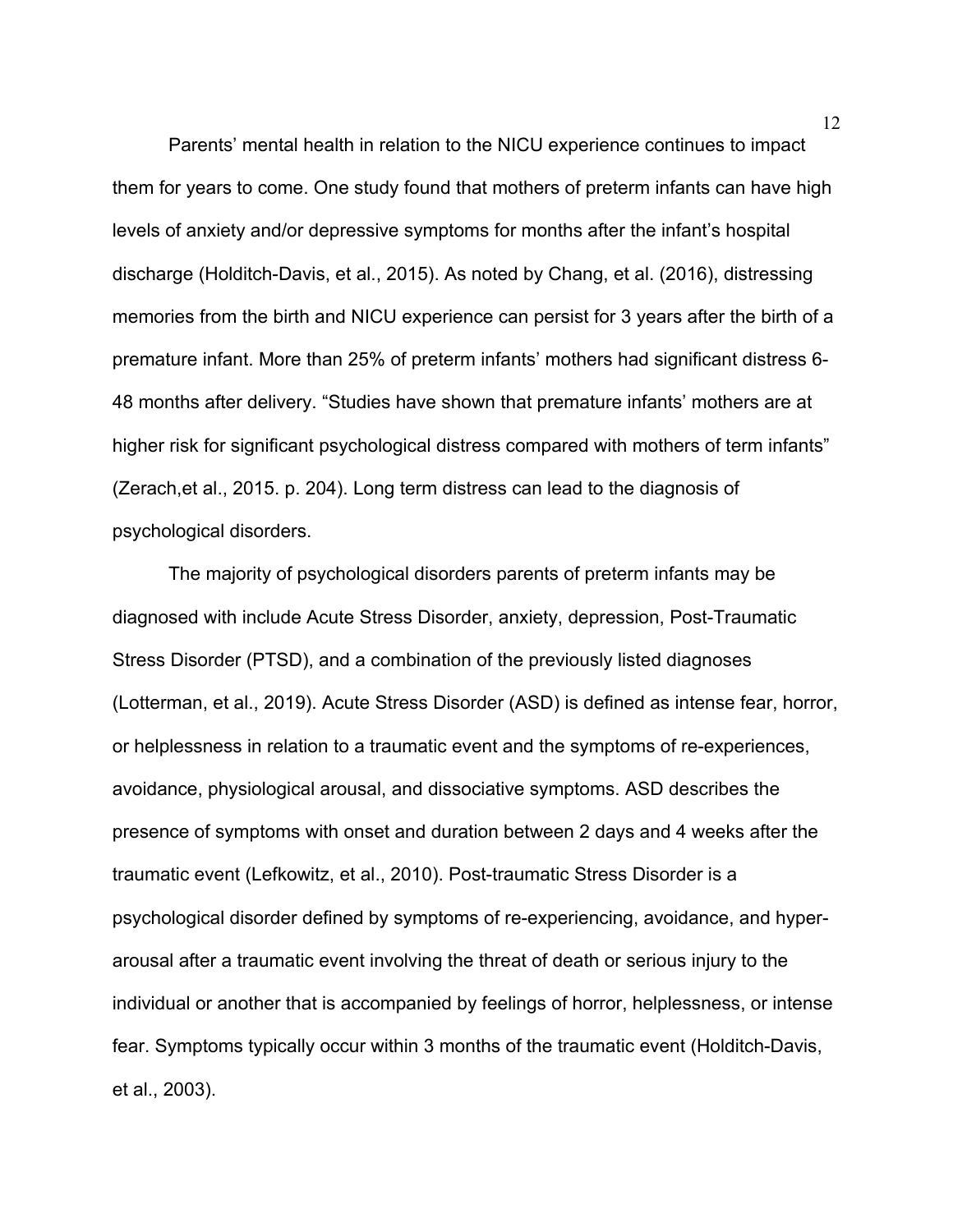Parents of preterm infants can experience some or all of the symptoms, which can impact the parent, the child, and the parent-child relationship. "Avoidance of trauma can result in mothers trying to forget the experience, avoid thinking about the experience, suppress reminders, or deny potential problems in the baby" (Gondwe & Holditch-Davis, 2015. p. 12). Over-protectiveness of the infant, persistent fear that the child might become sick or die, sleep difficulties, and generalized anxiety are ways that increased arousal is displayed in parents of neonates (Holditch-Davis, et al., 2003). Parents have reported to be anxious, stressed, and helpless as well as having difficulties with sleeping and eating, self-esteem, resuming tobacco use, marital or coparenting conflict, and violence towards others (Gondwe & Holditch-Davis, 2015). Parents sometimes avoid taking their child to health care providers due to the reminders of the NICU experience (Holditch-Davis, et al., 2003). According to Lotterman, et al. (2019), maternal depression during infancy and childhood is linked to higher levels of internalizing problems (e.g., social withdrawal, anxiety), externalizing problems (e.g., bullying, acting out in school), and general childhood psychopathology.

### **Lasting Impacts on Premature Infants**

The Neonatal Intensive Care Unit has a lasting impact not only on parents, but also on the relationship between parent and child. "When a parent experiences stress from the intensive care experience or other sources, depression and trauma symptoms may develop or be exacerbated, interfering with parents' ability to respond to their babies in ways that form healthy and nurturing relationships. This is concerning, as a positive relationship between the parents and infant supports healthy social and emotional functioning and is understood to form the foundations for gains in all other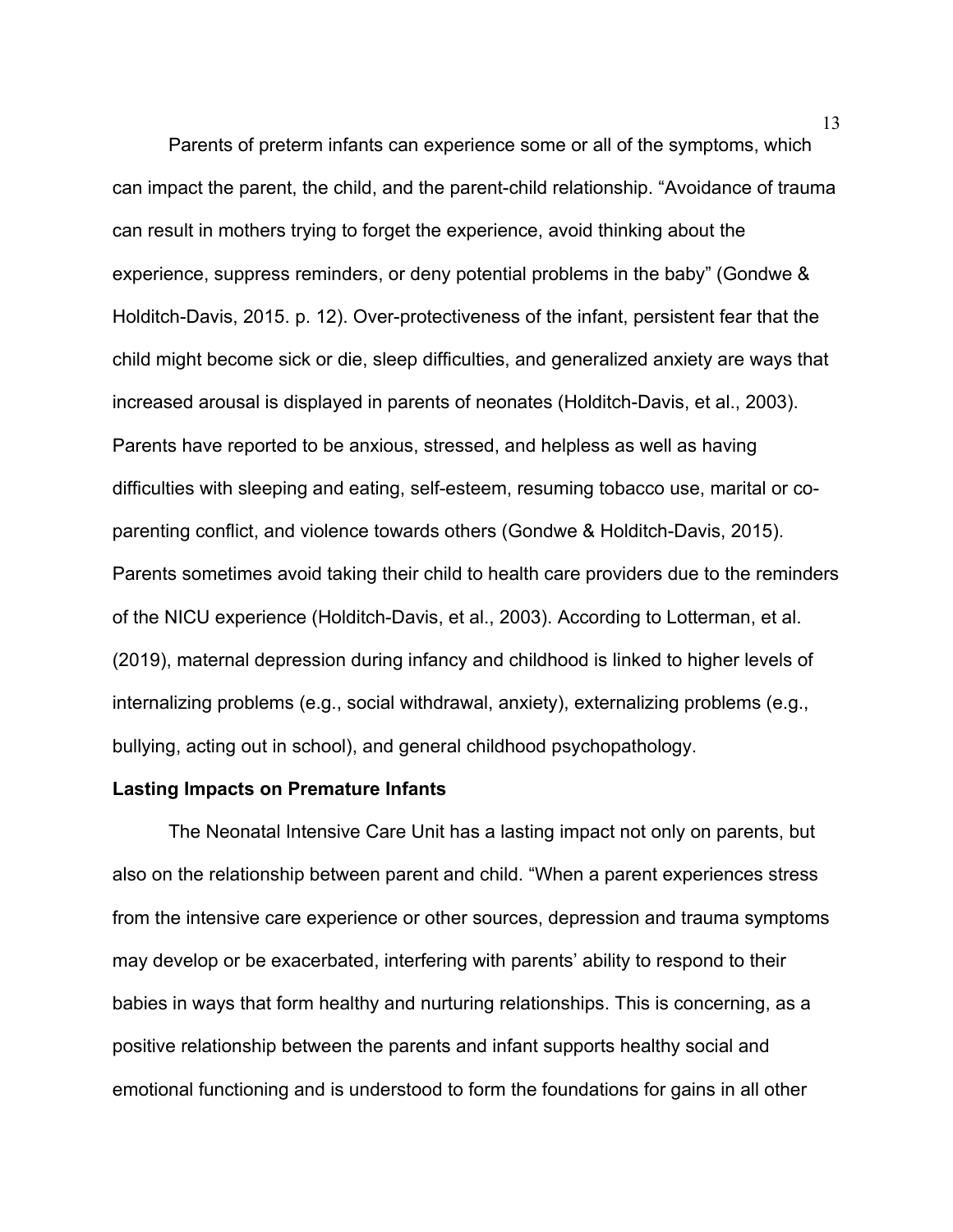areas of development" (Tomlin, et al., 2016. p. 310). Children who are born prematurely are at a higher risk for the development of behavioral issues and developmental delays (Holditch-Davis, et al., 2003).

When NICU parents are faced with the difficulties of their own personal circumstances such as their own mental health, financial burdens, and the feelings of loss in their role as a parent, it may keep the parents from being able to provide their vulnerable baby what they need at that time. The relationship between the parent and child may be compromised or impacted by these stressors on the parent. This increases "the chances that the baby will suffer negative outcomes, reducing the effectiveness of the parent-child relationship as a source of regulation and buffer for stress, and resulting in further insults to the growing parent-child relationship" (Tomlin, et al., 2016. p. 310). In time, the stressors and compromised parent-child relationship can contribute to ongoing behavioral and relationship issues that can carry on into childhood and beyond.

"The impact of adverse experiences related to hospitalization in intensive care, intrusive sensory environments, and restricted ability of parents to serve as buffers make for a 'perfect storm' that potentially compounds stressful responses in both babies and their parents" (Browne & Talmi, 2017. p. 20). During the infant's NICU stay, there are often necessary but painful and stressful procedures that are done to provide the infant with the needed medical care. Ongoing treatment and caregiver procedures also add to the number of stressors the infant is faced with. As quoted by Browne and Talmi, Peters stated that infants in intensive care units typically have up to 60 caregiver procedures done to them per hospitalized day and it is even higher for smaller, younger infants (Browne & Talmi, 2017. p. 19). It is noted that after being handled, a procedure,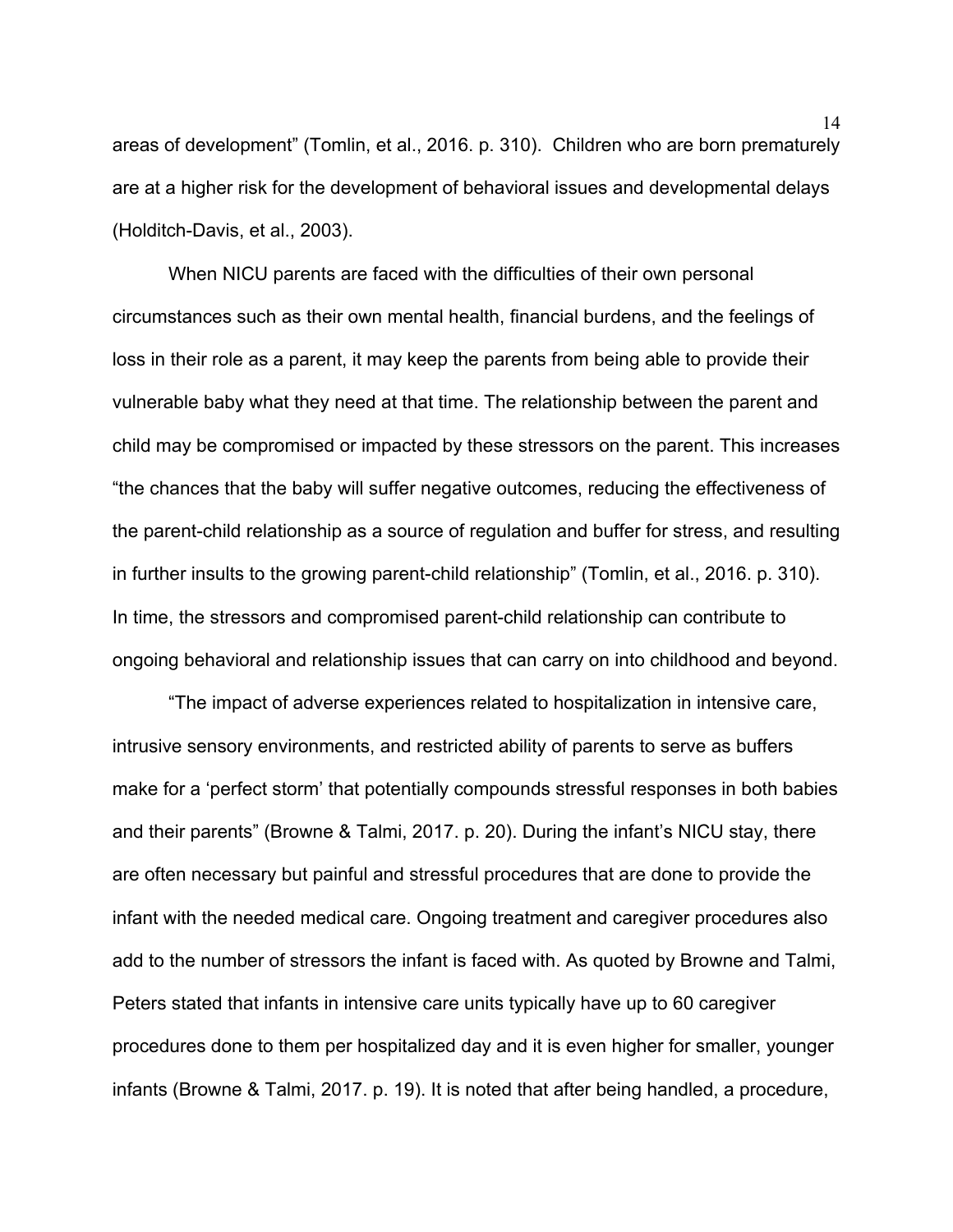or caregiving was done that an infant's sleep was disruptive compared to prior to these events (Browne & Talmi, 2017). Browne and Talmi cited Smith and colleagues by saying that "in a typical hospitalization of babies in a neonatal intensive care unit, the number of invasive procedures is related to brain development" (Browne & Talmi, 2017. p. 19).

There is an emerging understanding that the early stressful events on an infant can impact their socio-emotional and physiological regulation and developmental outcomes. Children who are born prematurely are at a higher risk for the development of behavioral issues and developmental delays (Browne & Talmi, 2017). The infants experience long-term impacts of toxic stress, which refers to stressful or neglectful events early in life that occur on a continuing basis in the absence of buffering protection from a primary caregiver (Browne & Talmi, 2017). Early regulatory disfunction and later cognitive and social-emotional delays lead to necessary referrals to a variety of support services as the infant grows and ages.

### **Supports for Premature Infants and Their Parents**

To help ease the strange and hectic world families suddenly find themselves in upon the birth of a premature infant is the Neonatal Intensive Care Unit staff. Parental involvement in the NICU is necessary. This allows for parents to provide their own parenting approaches that are regulatory, culturally significant and experiences-based as soon as possible (Browne & Talmi, 2017). "Parents who are encouraged to be present as often as possible without restriction for any reason, who are included in medical "rounds" where the attending physician discusses the infant's care and progress, and who are given opportunities to engage in all caregiving experiences offer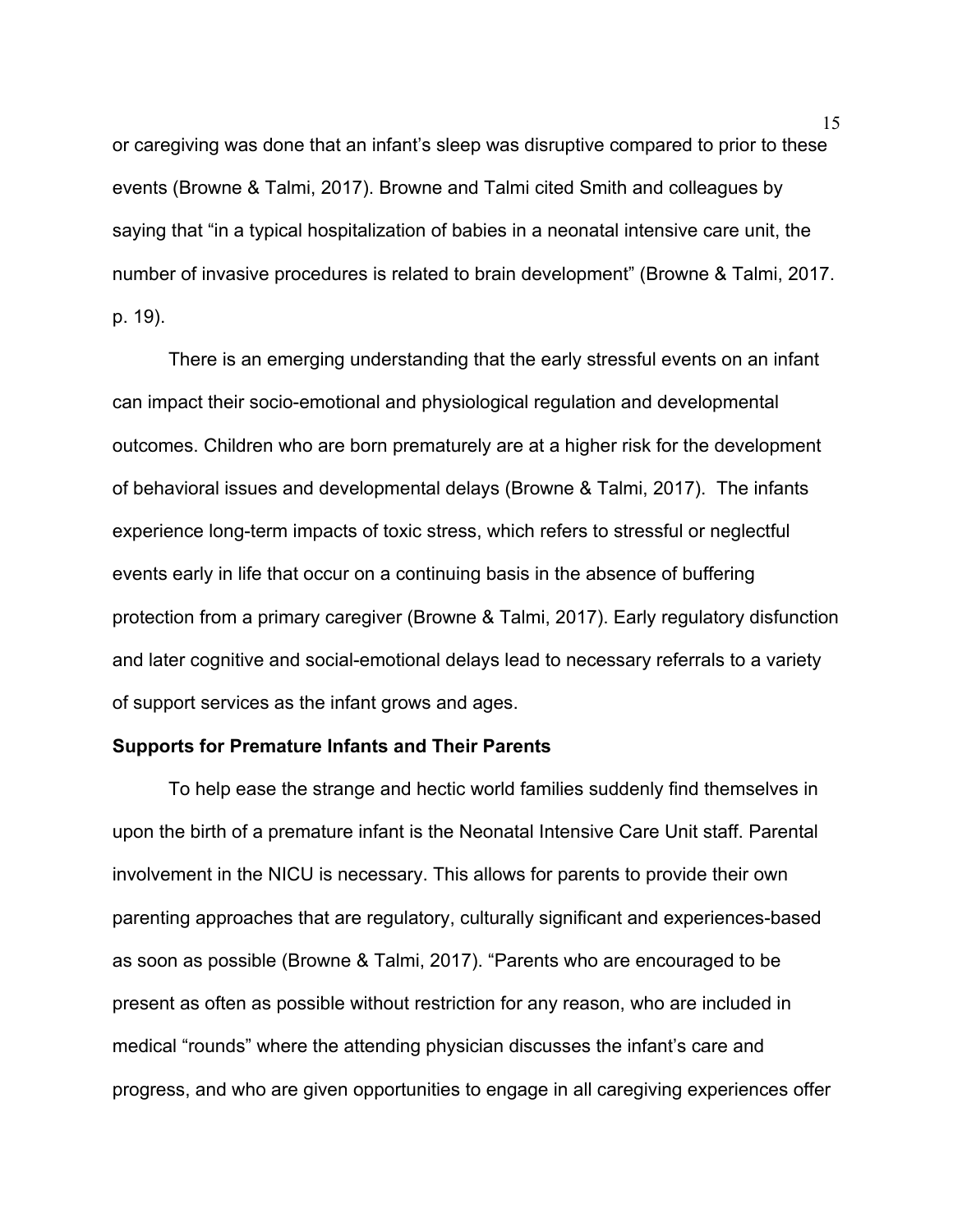optimal opportunities for early relationship development and a more regulated infant and mother" (Browne & Talmi, 2017. p. 22). Having a nurturing, supportive and safe relationship with the NICU staff is crucial for the family to guarantee that the values of a solid relationship are transferred directly to the babies through the nurturing and supportive interactions they experience (Browne & Talmi, 2017).

Many NICUs today begin preparing for discharge by teaching and guiding the family soon after admission to the NICU. However, families continue to report that they feel underprepared to take their premature infant home. Parents have expressed that "discharge from the NICU is like being placed on a raft in the middle of the ocean without oars" (Tomlin, et al., 2016. p. 310). Upon discharge, parents want to normalize their family life; however, despite desiring normalcy, there remains this constant worry and anxiety about illness, physical complication, and developmental delays (Browne & Talmi, 2017).

A comprehensive approach to discharge and transition home planning can allow for the crucial supports that families need during this time such as psychological support, social support, and an emphasis on parent-child relationship (Murch & Smith, 2016). Two components of the transition home are the discharge readiness of the family and the integration and coordination of transition back into the community (Murch & Smith, 2016). Discharge readiness of the family consists of the discharge readiness of the infant and the preparation of the parents to provide care once at home (Murch & Smith, 2016). A transition home should involve an active discharge preparation program for parents to learn the care of their infant as well as arrangements for ongoing medical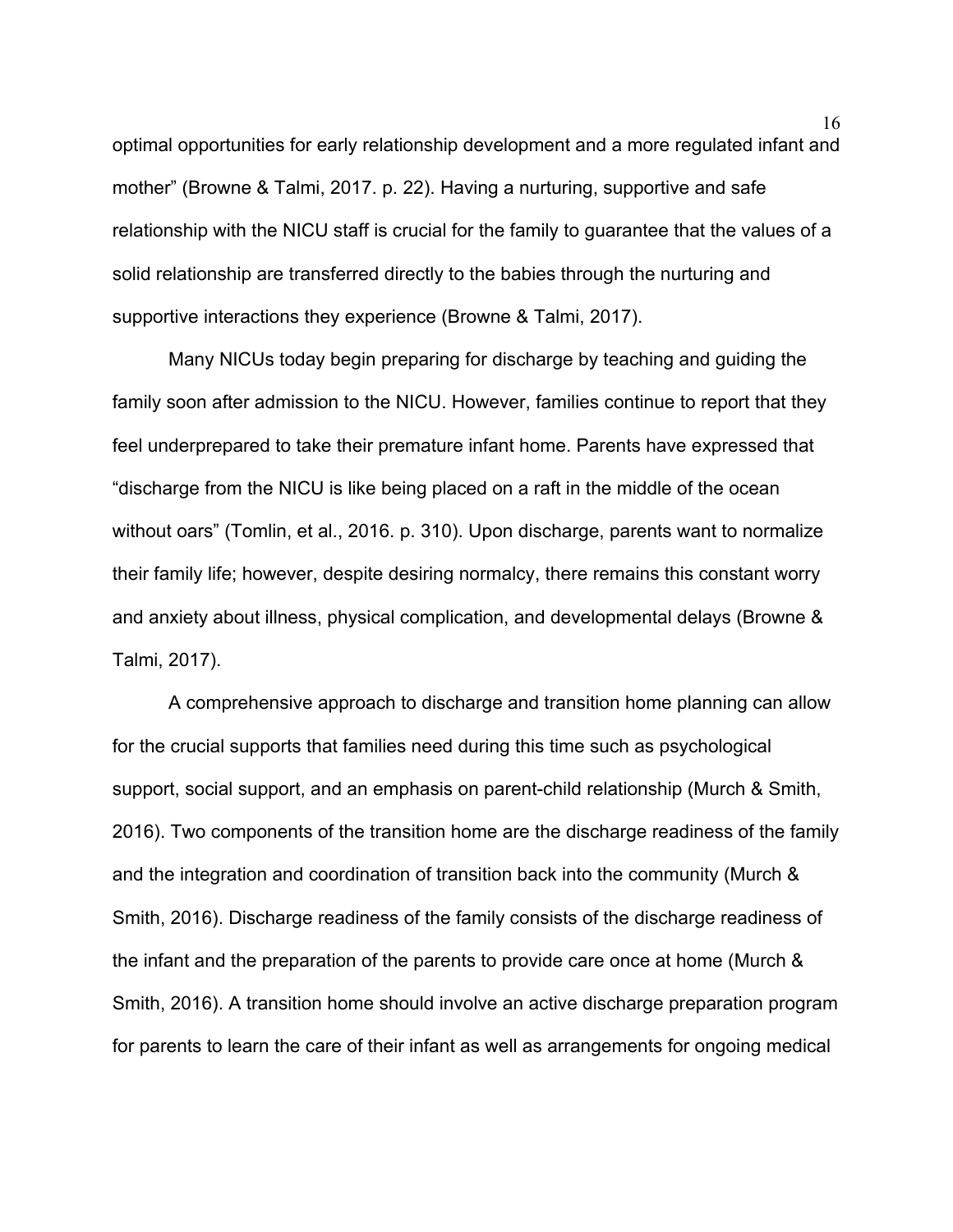interventions from their primary care physician or other related health care providers who are experienced in providing care for high-risk infants (Murch & Smith, 2016).

As part of the preparations for the infant to transition home, the parents need to acquire food, clothes, and other supplies, as well as explore available social supports. A social worker who is familiar with intensive care can be included in this process to help facilitate coordination of community resources and services for the family. The social worker can also discuss the range of emotions that accompany the transition of a premature infant home from the NICU. If therapeutic interventions are warranted, then the social worker can make such referrals.

It is crucial during this transition period that the NICU staff and the community providers come together on the behalf of these families to help support the family and infant in the process. The service providers need to "create and maintain a safety net of relationships and well-integrated services" (Murch & Smith, 2016. p. 300). A family's experience and resources when transitioning home vary from community to community and state to state (Murch & Smith, 2016). Therefore, I want to learn what resources and supports are available here in Minnesota, but more specifically in the St. Cloud area.

17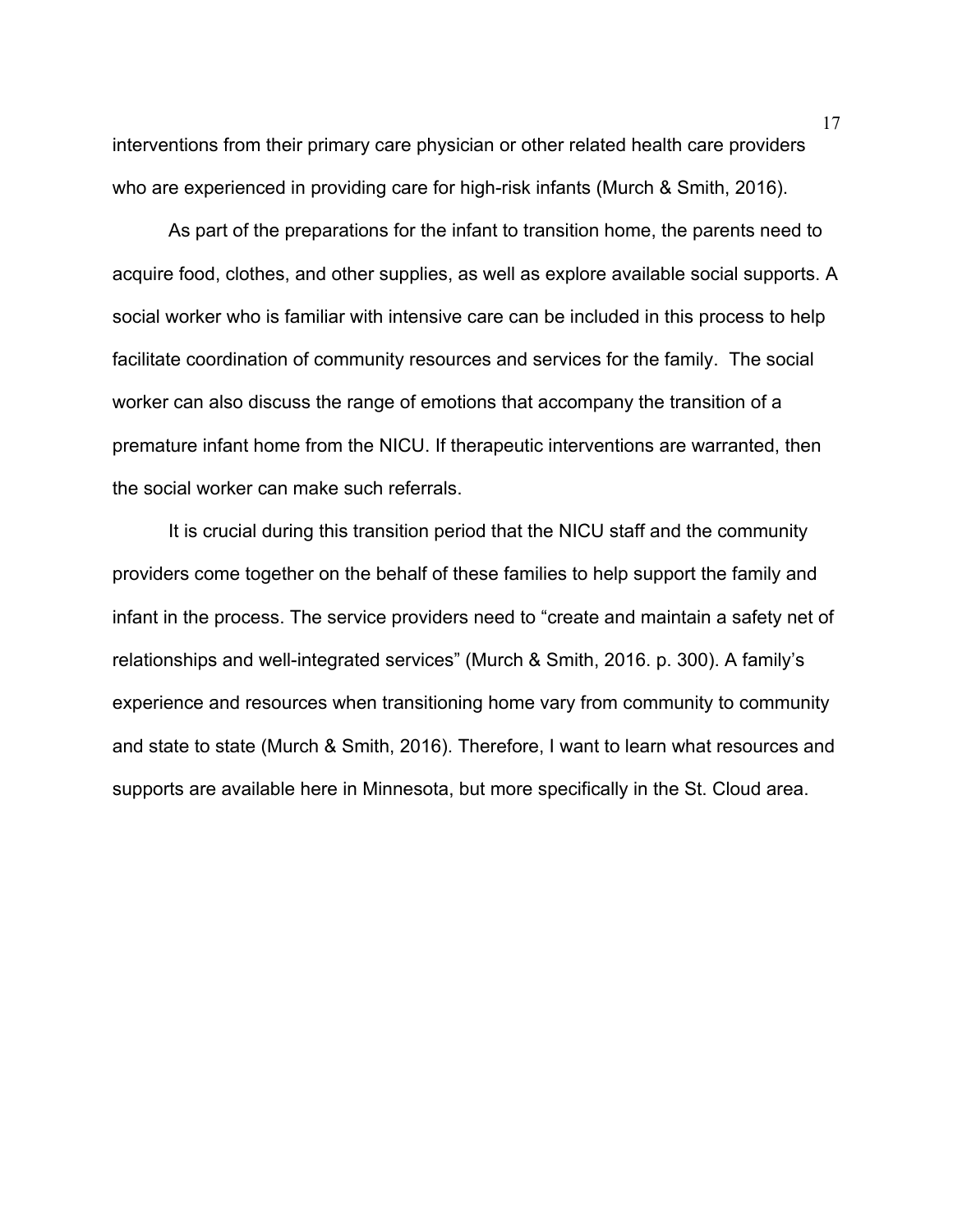### **Chapter 3: Method**

#### **Overview**

The two main purposes of this Thesis Paper are first, to understand the long-term influence of the Neonatal Intensive Care Unit experience on infants born prematurely and their parents, and second, to provide parents and colleagues with the most current research-based information regarding supports after NICU discharge available in the St. Cloud area.

### **Research Question**

- 1. What lasting impacts does the NICU experience have on parents of babies born prematurely during hospitalization and after being discharged?
- 2. How does the St. Cloud Hospital Neonatal Intensive Care Unit support parents of preemies during their stay?
- 3. How does the St. Cloud community continue to support the parents after the infant's discharge?

### **Research Design**

The research design used in this study is qualitative research. Two questionnaires were developed to gather information about resources available during a NICU stay and after discharge from the NICU in the St. Cloud area.

For the first questionnaire, parents with an infant who was discharged from the St. Cloud Hospital Neonatal Intensive Care Unit in the last five years were asked to voluntarily participate. The questionnaire included basic questions to collect demographic data. Also included in the questionnaire were information-seeking questions that relates to their child(ren) and time spent in the NICU. Open-ended questions about resources available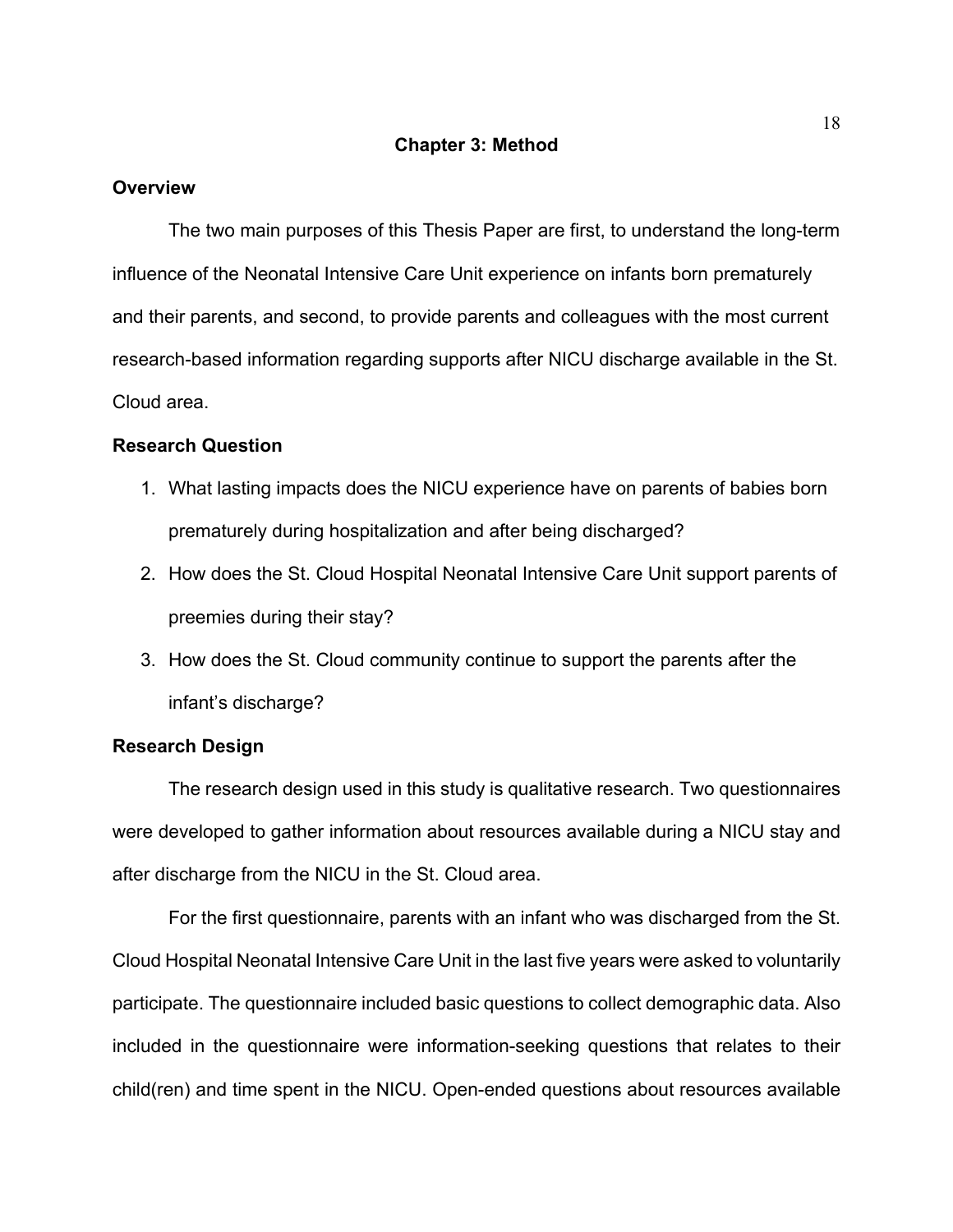during NICU stay and post discharge were included, as well as how helpful the individual believed these resources were. The final questions asked about reflecting back on the time spent in the NICU and post discharge and what supports they wish were available for them at the time.

The second questionnaire was given to a variety of agencies located in the St. Cloud area community who provide services to infants and their families. The first questions inquired about the agency and the role of the individual who is answering the questionnaires. The next few questions gathered information about services available, the requirements to receive the services, if the services have costs associated with them, and how long these services are available to an infant and/or family. There were questions about interagency collaboration and the process of how a family is referred to the agency. The last question inquired about other agencies or services that may be available to a premature infant and/or their family in the St. Cloud area.

### **Participants**

The sample for the first questionnaire included parents with infants hospitalized in the St. Cloud Hospital Neonatal Intensive Care Unit for at least ten days within the last five years (2016 - 2021). All participants had the ability to read and write English and reside within 30 miles of St. Cloud. These individuals were selected from member volunteers on the MN Preemie and NICU Parent Facebook support group. Once agreeing to participate in the research, a private message was sent directly to them along with a link to the Google Forms fillable NICU Supports and Resources questionnaire for parents.

The sample for the second questionnaire included agencies located within the St. Cloud area that provide services to infants and their families. The link to the Google Forms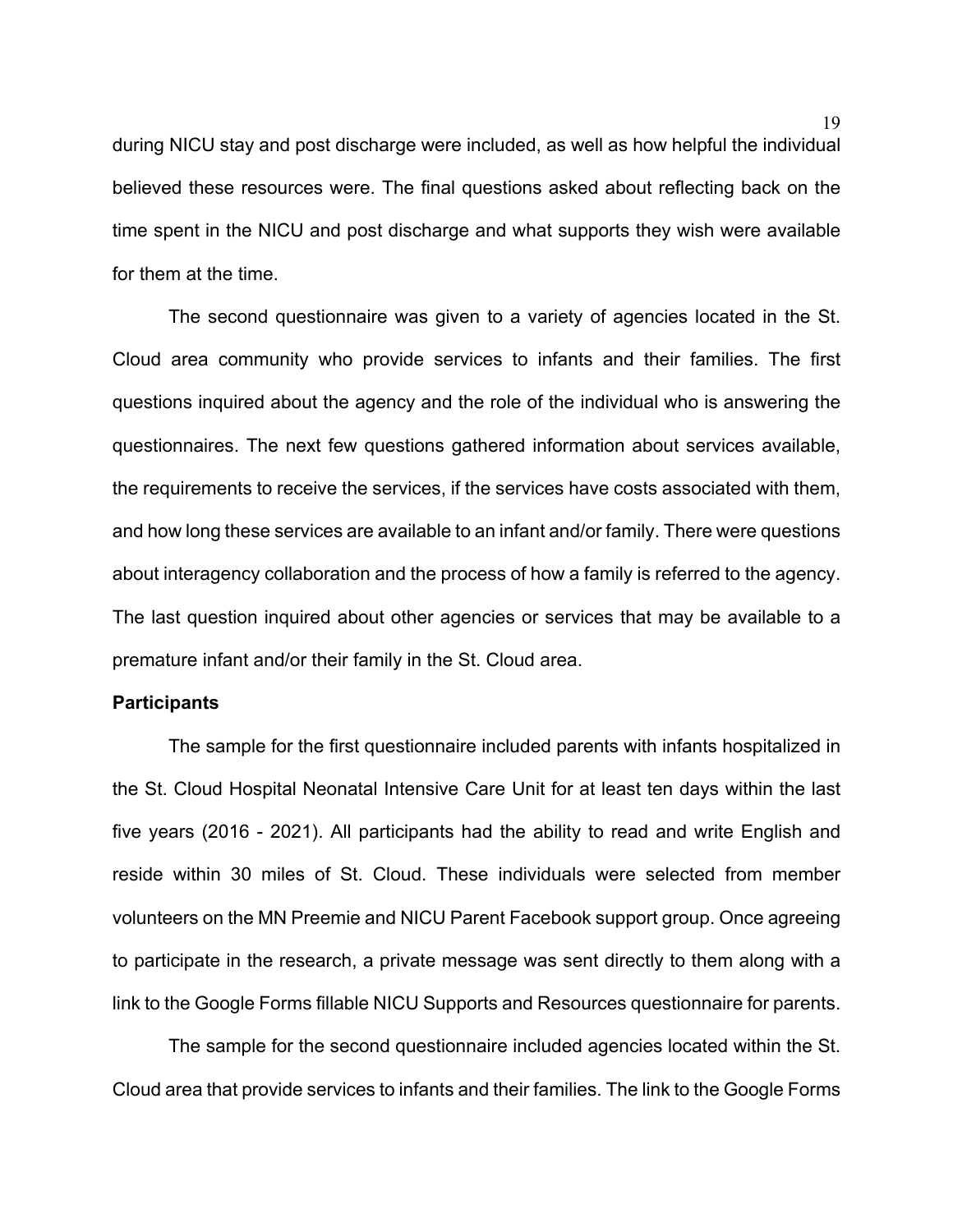questionnaire was sent to an agency individual currently in a leadership position and is knowledgeable of the services the agency provides. The agencies were asked to participate in this research were identified and selected from my previous experience as a parent of a preemie and as an early intervention teacher in the St. Cloud area for 8 years.

### **Data Collection Method**

Data was collected in the form of questionnaires sent to individuals whose child either spent time in the St. Cloud NICU or who represent an agency in the St. Cloud area that provides services and supports to infants and their families. The participants were sent an email with a link to the Google Forms fillable questionnaire. The participants were asked to complete the questionnaire as soon as possible. If no response was received from them after seven days, a follow-up email was sent. The parent completed questionnaires were sent directly to my Google Forms account. No contact information was included in the report of findings. The participants representing agencies were asked to include their agency information to be able to understand specific services and supports each agency is able to provide. The agency participants were also asked to include their role in representing the agency to ensure a position of leadership.

#### **Data Analysis**

Numerical data items were electronically tabulate and analyzed with descriptive statistics. A qualitative approach was used to analyze the remaining data by looking for patterns and themes of findings. Data gained from the parents was analyzed to see if there are additional agencies that should be contacted. An attempt to gain data from those agencies was made. The data collected from all agencies was compiled into a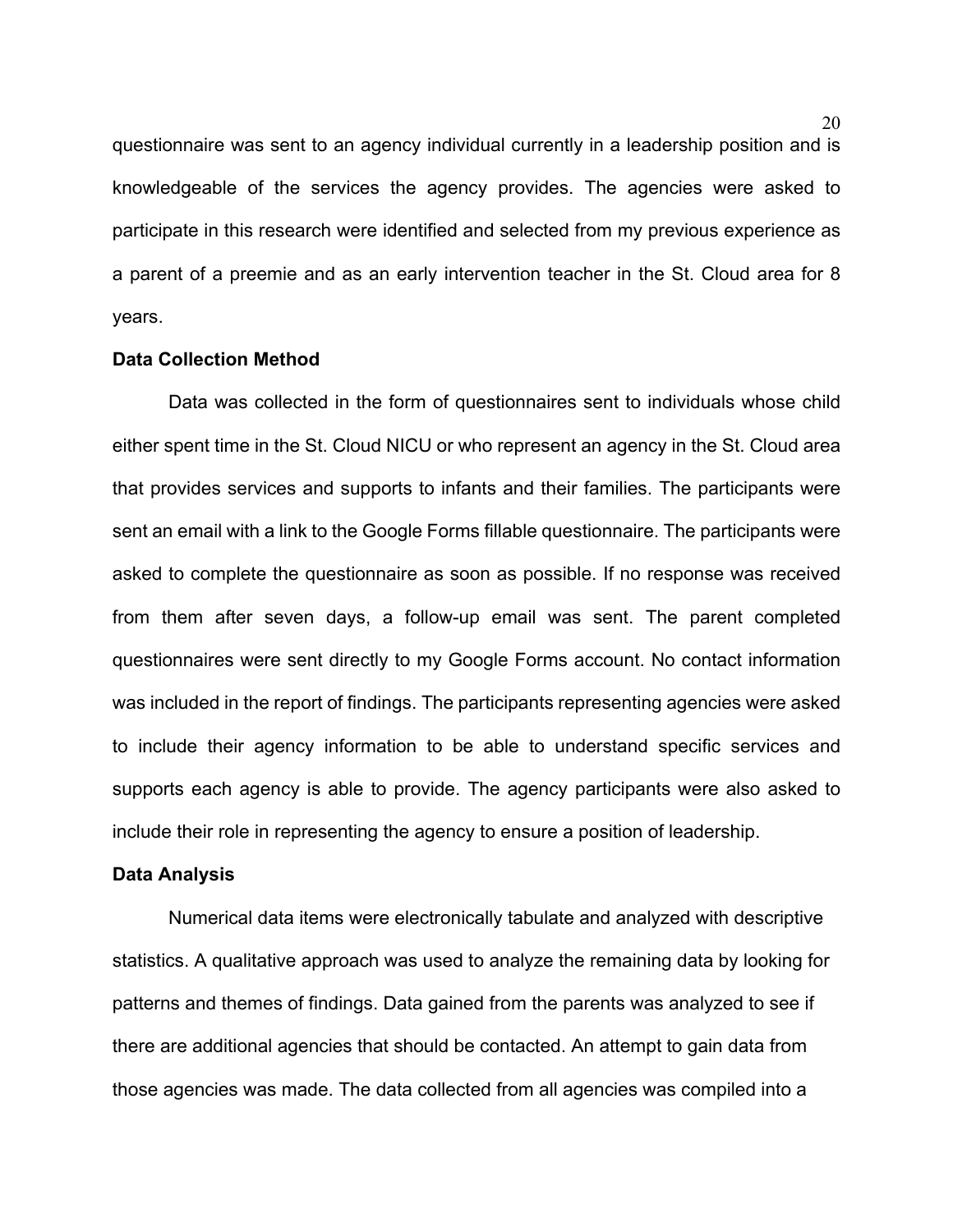grid. This analysis helped highlight resources still needed in the St. Cloud area and lack of information about support agencies in the area shared with parents at discharge.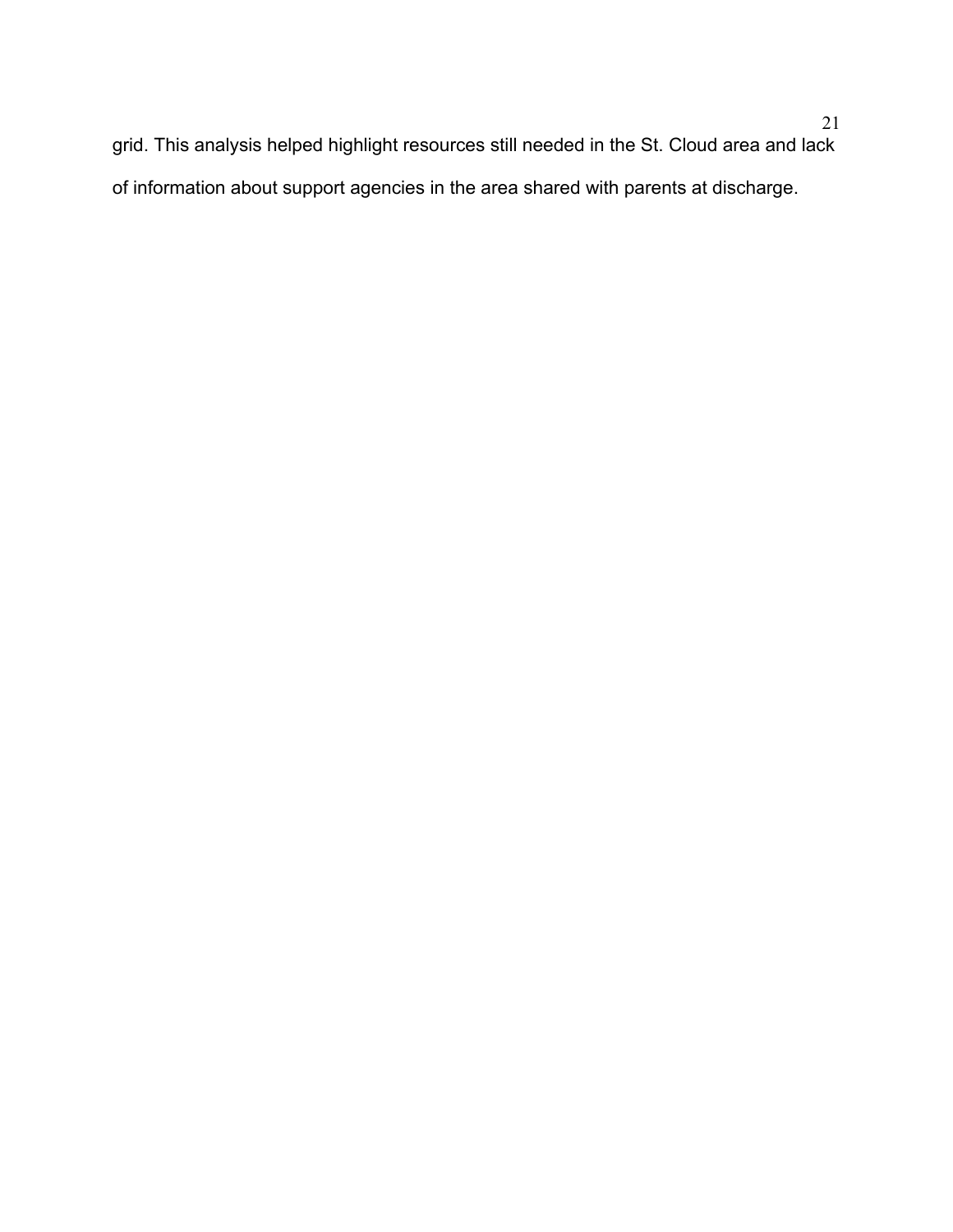#### **Chapter 4: Results**

#### **Overview**

The purpose of the questionnaire sent to parents of premature infants was to gather further understanding of the supports they had during their NICU stay and identify what supports were available once they were at home. Also, I was hoping to gain further information about the helpfulness of these supports. The purpose of the questionnaire sent to agencies was to gain specific information about the services they provide, qualifications to receive services, the cost of the services, length of services, how to make a referral and other agency related information.

I posted on two different dates for parents on the MN Preemie and NICU Parent Facebook support group asking for volunteers that meet the criteria. I received a total of seven responses after the two postings. Unfortunately, I could only use the data from six of the responses due to one response not meeting criteria of length of stay in the NICU.

For the agency questionnaires, I contacted a total of thirteen agencies located within the St. Cloud area. I received three responses from my first email attempt. After a week, I emailed a follow-up email to the remaining ten agencies that had not sent responses. The follow-up email did not generate any additional input from agencies. I received a total of three agency responses.

## **Demographic Results**

All responses from my parent survey were completed by females ranging in age from 30 to 36 years with the primary language of English. The majority of the participants had a college degree (n=5), made \$50,000 a year or more (n=5), and were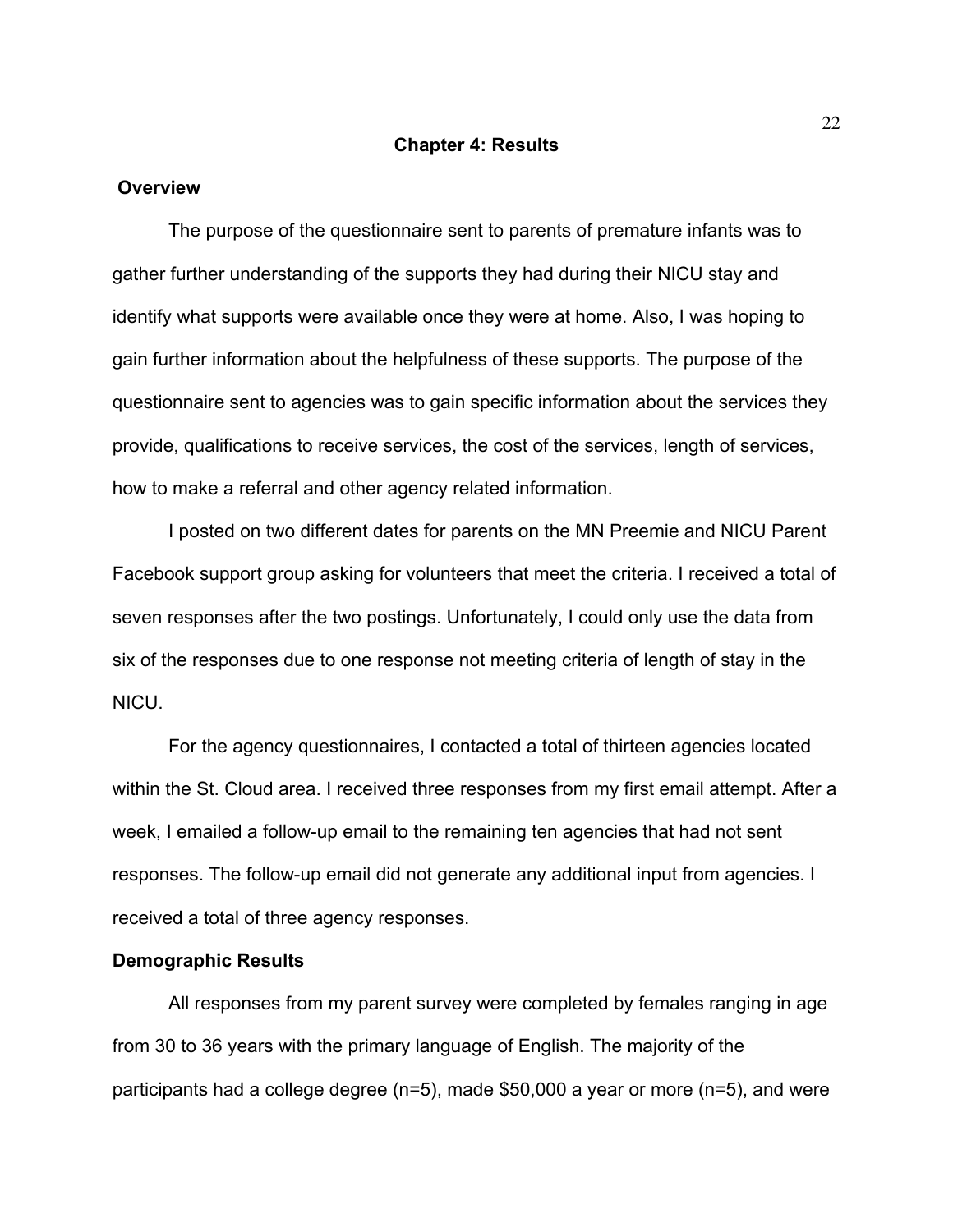married (n=5). See Table 1 for the demographic breakdown of the participants. The length of NICU stay varied from as short as 12 days to as long as 109 days. The premature infants gestational age ranged from 25 weeks 4 days to 34 weeks and weights from 1 pound 14 ounces to 4 pounds 11 ounces. There were no common causes of premature labor among the responses received. See Table 2 for the demographic breakdown of the premature infants.

## **Table 4.1**

## *Parental Participant Demographics*

|                                 | <b>Number</b> |
|---------------------------------|---------------|
|                                 | $(n=)$        |
| Age                             |               |
| younger than 20 years           | 0             |
| 20 - 24 years                   | 0             |
| 25 - 29 years                   | 0             |
| 30 - 34 years                   | 5             |
| 35 - 39 years                   | 1             |
| 40 years or older               | 0             |
| Gender                          |               |
| Female                          | 6             |
| Male                            | 0             |
| <b>Primary Language</b>         |               |
| English                         | 6             |
| Other                           | 0             |
| <b>Marital Status</b>           |               |
| Single, never married           | 1             |
| Married or domestic partnership | 5             |
| Widowed                         | 0             |
| Separated or divorced           | 0             |
| <b>Level of Education</b>       |               |
| Less than a high school diploma | 0             |
| <b>High School/GED</b>          | 0             |
| Some college                    | 1             |
| Associate's/Bachelor's Degree   | 4             |
| Master's Degree or above        | 1             |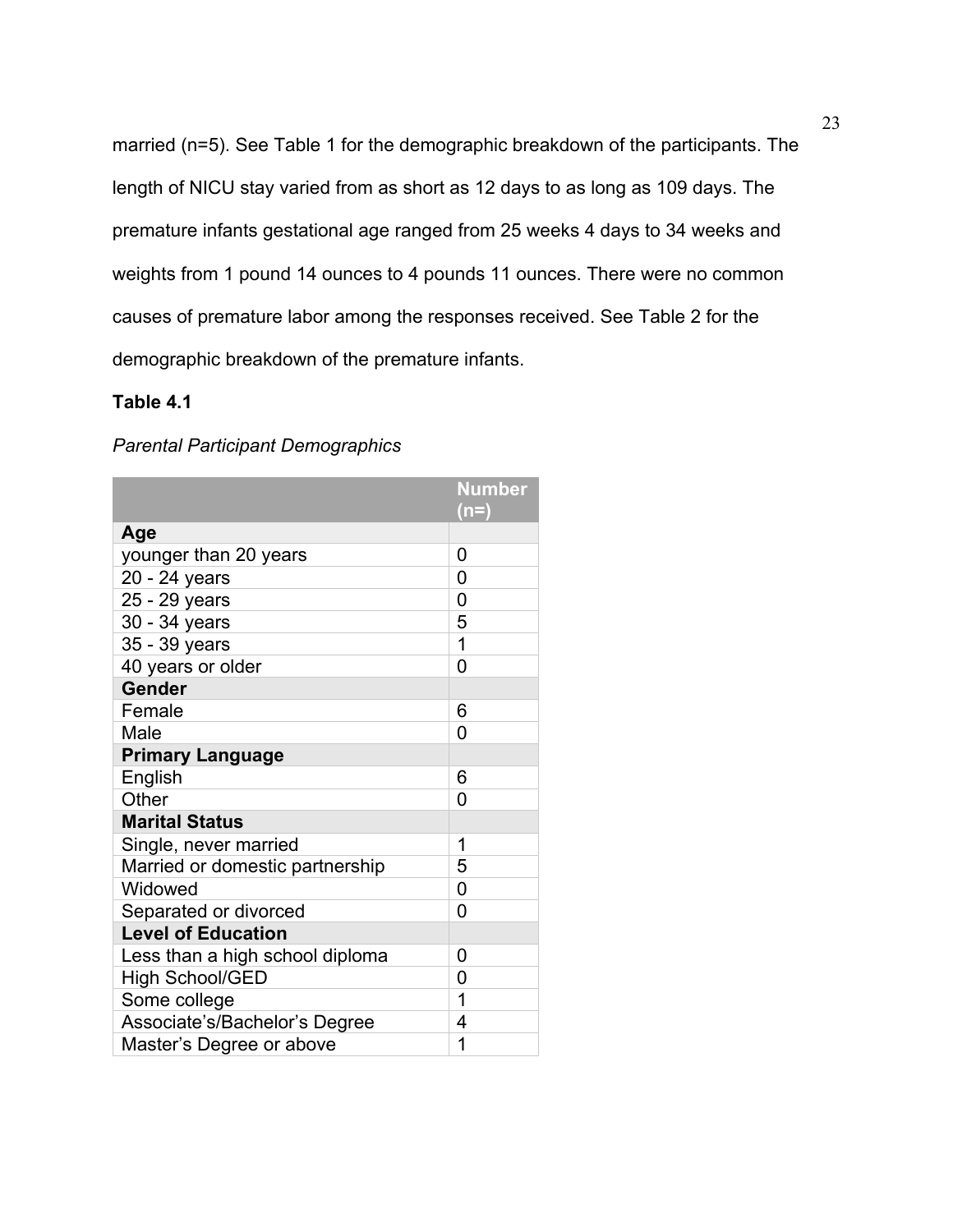## **Table 4.1 (continued)**

| <b>Socio-Economic Status</b> |   |  |  |
|------------------------------|---|--|--|
| less than \$20,000           |   |  |  |
| \$20,000 - \$34,999          | ი |  |  |
| \$35,000 - \$49,999          | Ⴖ |  |  |
| \$50,000 - \$74,999          | 1 |  |  |
| \$75,000 - \$99,999          | 2 |  |  |
| over \$100,000               | っ |  |  |

## **Table 4.2**

*Premature Infant Demographics*

|                                                    | Number (n=)    |
|----------------------------------------------------|----------------|
|                                                    |                |
| <b>Length of NICU Stay</b>                         |                |
| 10 - 29 days                                       | 1              |
| 30 - 59 days                                       | 3              |
| 60 - 89 days                                       | 0              |
| 90 - 119 days                                      | $\overline{2}$ |
| 120 or more days                                   | $\overline{0}$ |
| <b>Gestational Age</b>                             |                |
| younger than 24 weeks                              | 0              |
| 24 weeks - 26 weeks 6 days                         | $\overline{2}$ |
| 27 weeks - 29 weeks 6 days                         | 1              |
| 30 weeks - 32 weeks 6 days                         | $\overline{2}$ |
| 33 weeks - 35 weeks 6 days                         | 1              |
| 36 weeks or older                                  | 0              |
| <b>Birth Weight</b>                                |                |
| less than 15 ounces                                | 0              |
| 1 pound - 1 pound 15 ounces                        | 1              |
| 2 pounds - 2 pounds 15 ounces                      | 1              |
| 3 pounds - 3 pounds 15 ounces                      | 2 (twins)      |
| 4 pounds - 4 pounds 15 ounces                      | 3              |
| 5 pounds or more                                   | 0              |
| <b>Reason for Prematurity</b>                      |                |
| Cervical insufficiency                             | 1              |
| Placenta Previa                                    | 1              |
| Pre-eclampsia                                      | 1              |
| Preterm premature rupture of the membranes (PPROM) | 1              |
| Other or Unknown                                   | $\overline{2}$ |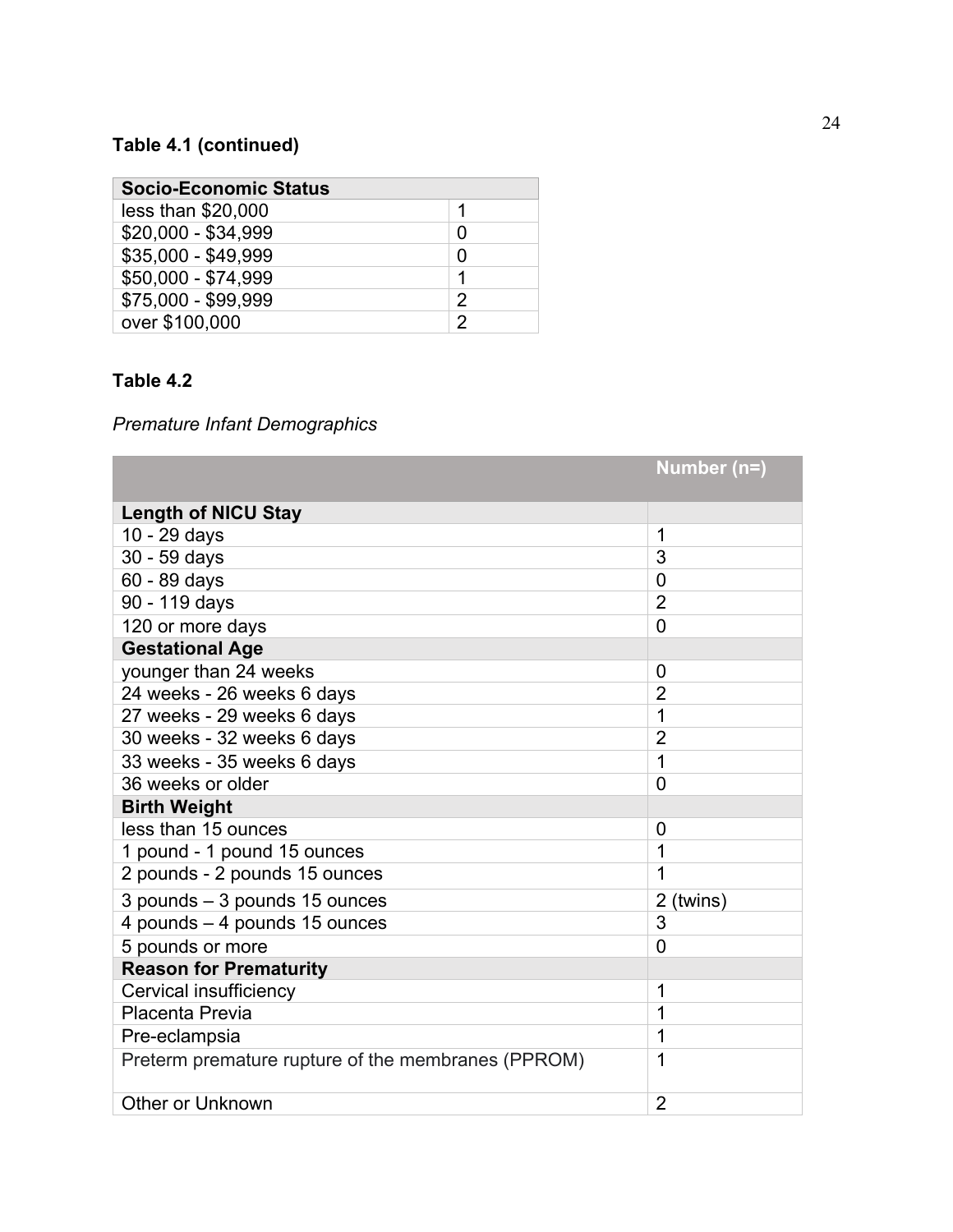### **Supports Available While in the NICU**

The main response for supports that were available while in the NICU was the March of Dimes (n=6). Additional responses of supports were the NICU nurses (n=2), the hospital social worker (n=1) and Spare Key Foundation (n=1). Four individuals found these supports somewhat helpful in meeting their needs during their NICU stay, while only two individuals found these supports helpful.

Participants reported they wished there were more individualized supports during their stay as everyone's experience is different. Some specific examples that participants mentioned were mental health and emotional support for the parents, a list of non-profit organizations that provide support or resources, and support groups to connect to other parents and families in the NICU. One specific participant would have like more information about what life down the road might look like as their premature infant aged. They were not aware of some of the potential long-term medical and developmental challenges.

### **Supports Available After the NICU**

Upon discharge from the NICU, several of the participants' premature infants were referred to additional medical specialist such as ophthalmologists, retina specialists, and nutritionists or dieticians. One participant mentioned a referral to the Human Services department of the county they resided in. Another participant shared they received a referral for home care nursing to monitor the infant's medical needs on a weekly basis without the exposure to the clinic office's potential germs. Some participants were referred to follow along programs such as Help Me Grow (n=3) or the NICU follow-up clinic (n=2).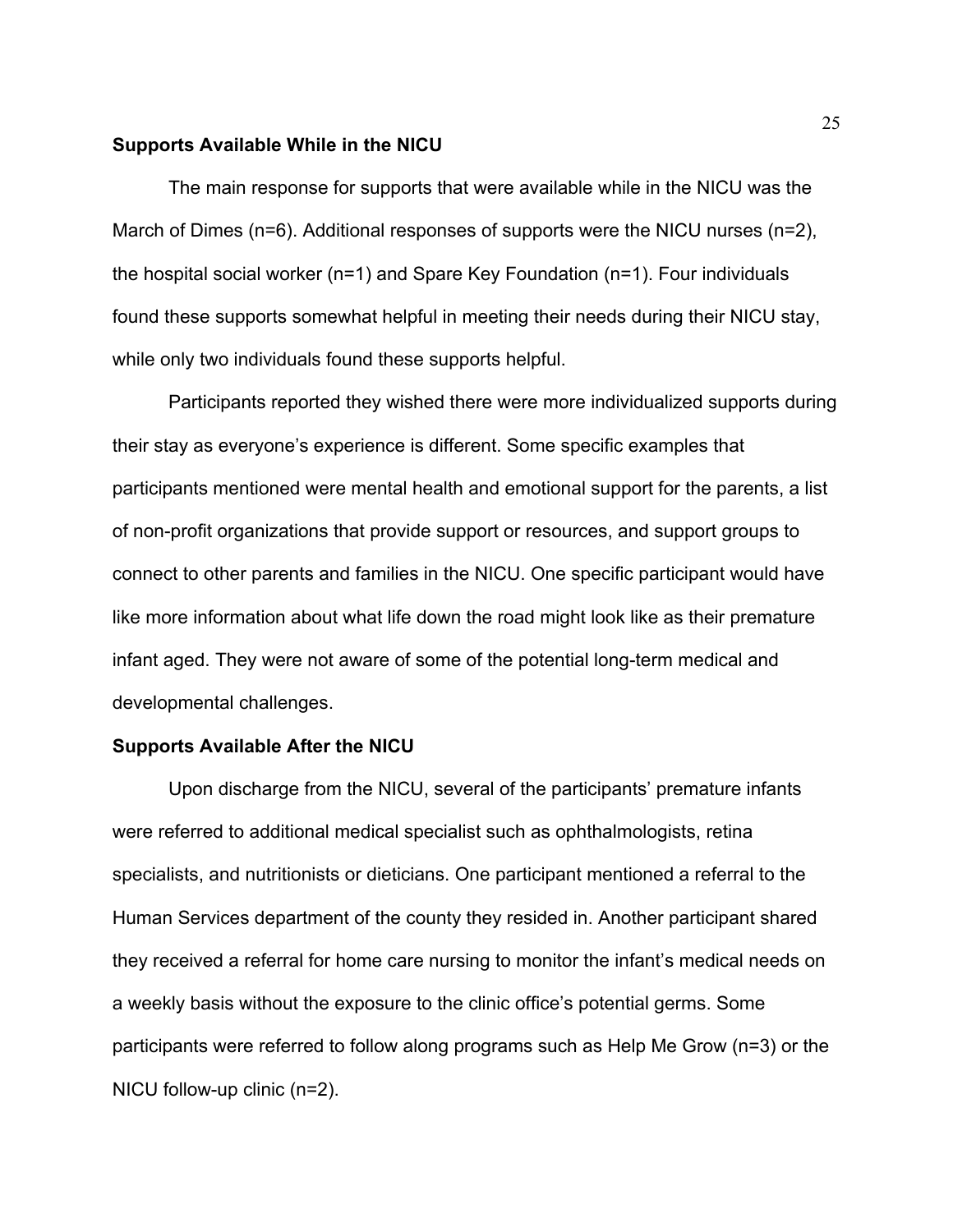Once at home, participants reported they received support from the Help Me Grow program (n=3), NICU follow-up clinic (n=2), county human services (n=2), primary care doctor (n=1), lactation consultant (n=1),and March of Dimes (n=1). Two participants reported these supports as helpful, three as somewhat helpful, and one as not helpful.

Parents reported they wished there was more support after discharge from the NICU specifically for their own mental health (n=3), connections to individuals that supported the parents during the NICU stay (social worker, March of Dimes representative, etc.) (n=2), connections to other parents of premature infants (n=1), and increased availability for working parents of in-home resources or supports (n=1). One participant shared they felt like the support stopped once the premature infant was discharged from the NICU. An overarching area of need expressed by several of the participants (n=4) was the need for the continued support they felt they received while in the NICU from the nurses and March of Dimes about a variety of different areas of concerns or issues. Some of the areas of concern or issues topics were retinopathy of prematurity, feeding complications, failure to thrive, gastroesophageal reflux disease, warning signs or red flags.

### **Agency Results**

The information gathered from the three agencies that participated is compiled in Table 3. In this table, the questionnaire content is as follows:

-Name of agency

-Services the agency provides to premature infants and their families

-Requirements to qualify to receive services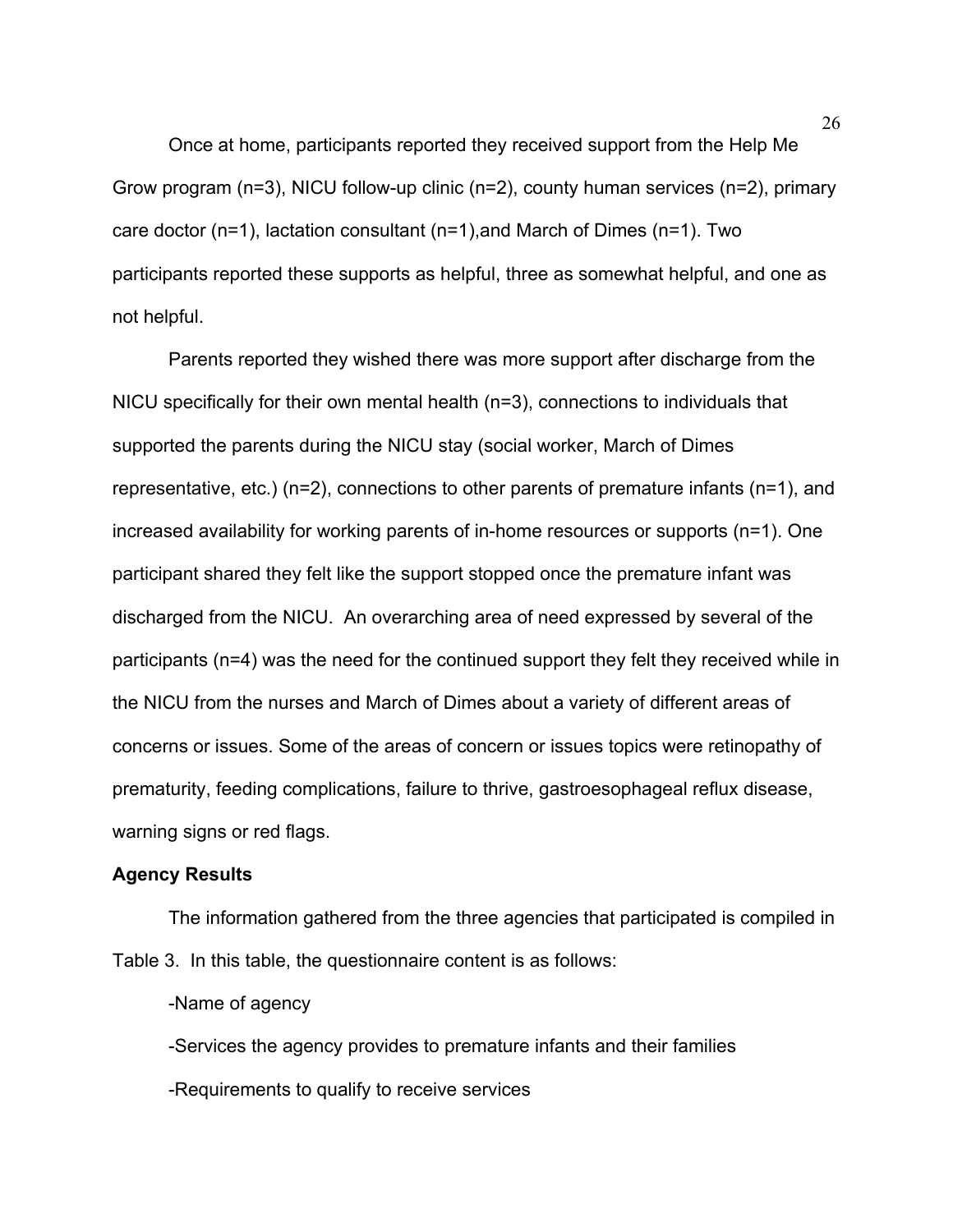-Costs associated with services

-Length of time services are available

-Referral process to receive services

## **Table 4.3**

*Agency Questionnaire Results*

| <b>Name</b>                                                            | <b>Services</b>                                                                                                            | <b>Requirements</b>                                                                                                                                                                                                                                                                                          | <b>Costs</b>                                                                                                                                              | <b>Length of</b><br><b>Availability</b>                                                      | <b>Referral</b><br><b>Process</b>                                                               |
|------------------------------------------------------------------------|----------------------------------------------------------------------------------------------------------------------------|--------------------------------------------------------------------------------------------------------------------------------------------------------------------------------------------------------------------------------------------------------------------------------------------------------------|-----------------------------------------------------------------------------------------------------------------------------------------------------------|----------------------------------------------------------------------------------------------|-------------------------------------------------------------------------------------------------|
| <b>Benton</b><br><b>Stearns</b><br><b>Education</b><br><b>District</b> | Early<br>Childhood<br>Special<br>Education<br>(PART C)                                                                     | qualify based off<br>criteria set by the<br>state for Part C<br>(Low birth weight,<br>identified medical<br>conditions that<br>have a high<br>probability of<br>causing<br>developmental<br>delays, hearing<br>loss, or scoring -<br>1.5 standard)<br>deviations or more<br>in one domain of<br>development) | $no-$<br>provided<br>under Free<br>Appropriate<br><b>Public</b><br>Education                                                                              | up to $3$<br>years of<br>age, then<br>evaluated<br>for services<br>under Part<br><b>B.</b>   | <b>Help Me Grow</b><br>website portal<br>or directly to<br>the agency                           |
| <b>Ellison</b><br><b>Center</b>                                        | individual<br>therapy<br>(grief,<br>loss,<br>trauma),<br>caregiver-<br>child<br>therapy,<br>Circle of<br>Security<br>class | therapy: caregiver<br>must have a<br>mental health<br>diagnosis and<br>have insurance or<br>a way to pay for<br>services<br>class: no<br>requirements                                                                                                                                                        | therapy:<br>yes (can be<br>partially or<br>fully<br>covered by<br>insurance)<br>class: cost<br>is covered<br>by grants<br>secured by<br>Ellison<br>Center | therapy: as<br>long as<br>necessary<br>class: 16<br>weekly<br>hour-long<br>class<br>sessions | <b>Referral from</b><br>outside<br>source or<br>directly on<br><b>Ellison Center</b><br>website |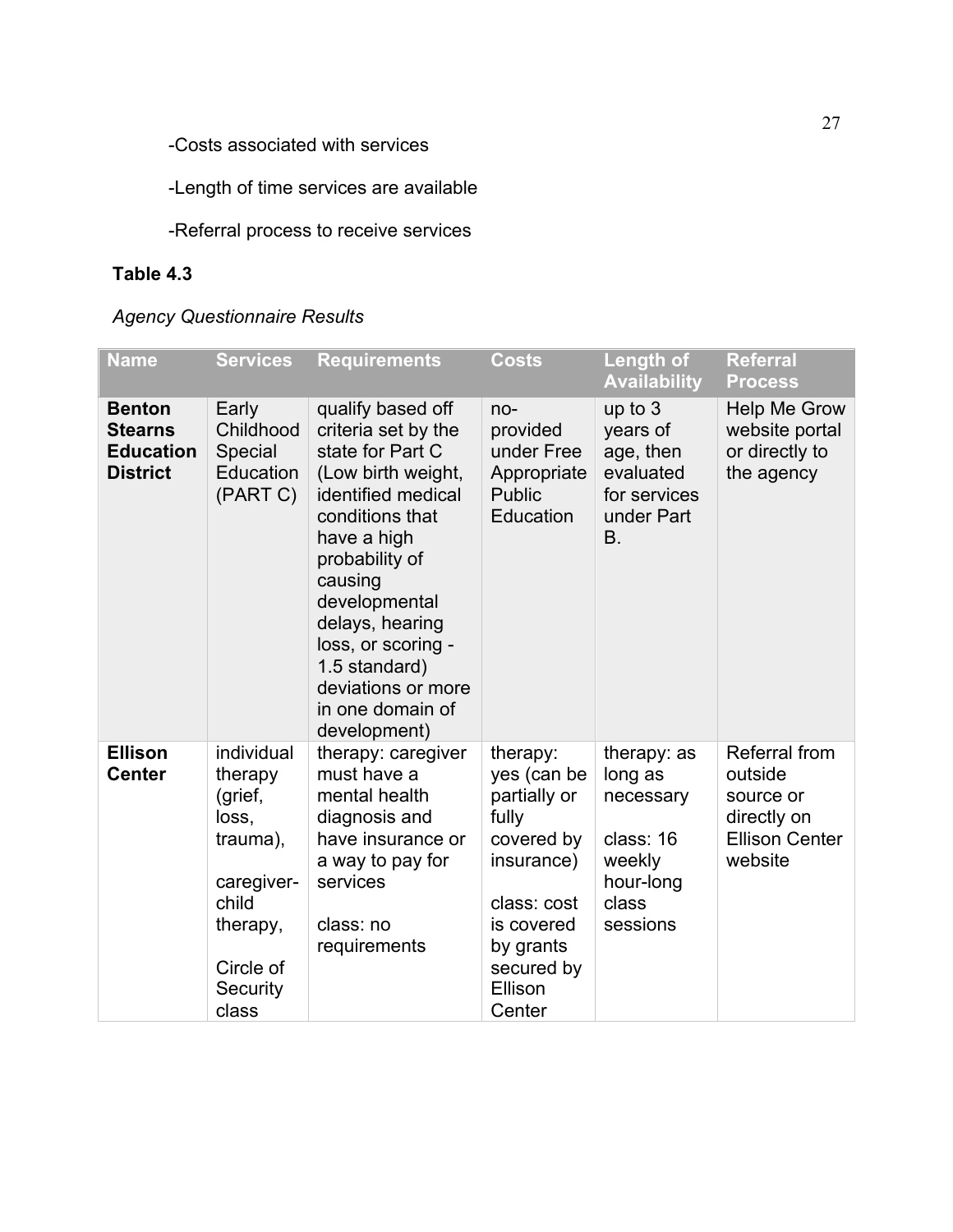## **Table 4.3 (continued)**

| <b>Name</b>                                                                            | <b>Services</b>                                                                                              | <b>Requirements</b>                                                                                                                                                                                                                                                                                                                           | <b>Costs</b>                                                                                                                                                       | Length of<br><b>Availability</b>                                                                                                                                                   | <b>Referral</b><br><b>Process</b>                                                                                                                                            |
|----------------------------------------------------------------------------------------|--------------------------------------------------------------------------------------------------------------|-----------------------------------------------------------------------------------------------------------------------------------------------------------------------------------------------------------------------------------------------------------------------------------------------------------------------------------------------|--------------------------------------------------------------------------------------------------------------------------------------------------------------------|------------------------------------------------------------------------------------------------------------------------------------------------------------------------------------|------------------------------------------------------------------------------------------------------------------------------------------------------------------------------|
| <b>St. Cloud</b><br><b>Area</b><br><b>Schools:</b><br><b>Early</b><br><b>Childhood</b> | Early<br>Childhood<br>Special<br>Education<br>(ECSE),<br>Early<br>Childhood<br>Family<br>Education<br>(ECFE) | ECSE: qualify<br>based off criteria<br>set by the state for<br>Part C (Low birth<br>weight, identified<br>medical conditions<br>that have a high<br>probability of<br>causing<br>developmental<br>delays, hearing<br>loss, or scoring -<br>1.5 standard)<br>deviations or more<br>in one domain of<br>development<br>ECFE: no<br>requirements | ECSE: no-<br>provided<br>under Free<br>Appropriate<br><b>Public</b><br>Education<br>ECFE:<br>sliding fee<br>scale for<br>families<br>based off<br>annual<br>income | ECSE: up to<br>3 years of<br>age, then<br>evaluated<br>for services<br>under Part<br>В.<br>ECFE:<br>variety of<br>classes with<br>different age<br>ranges<br>(Birth to 5<br>years) | ECSE: Help<br>Me Grow<br>website portal<br>or directly to<br>the agency<br>ECFE: St.<br><b>Cloud Area</b><br>School<br><b>District</b><br>website to<br>enroll in<br>classes |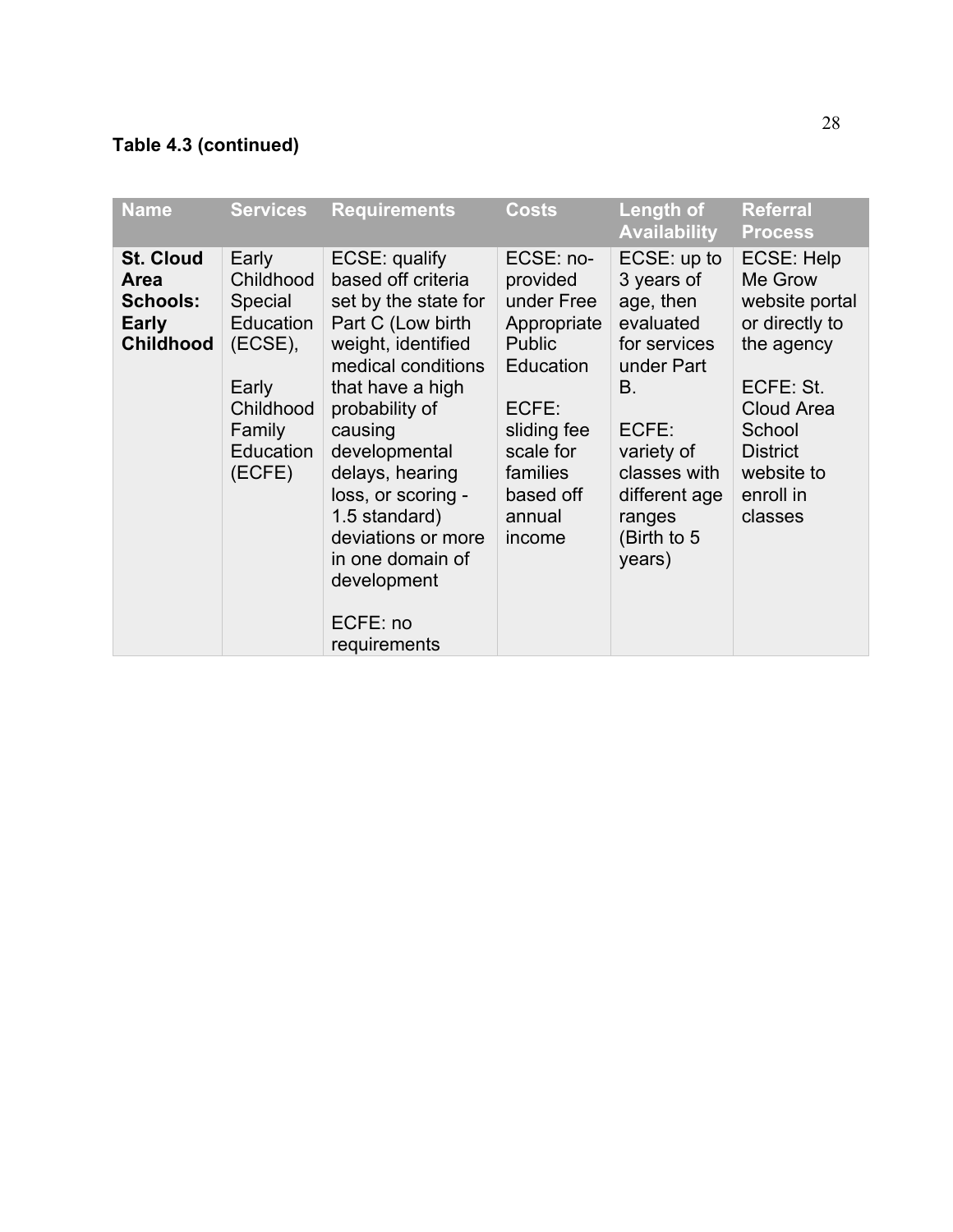#### **Chapter 5: Discussion**

#### **Importance of Findings**

As a result of my research, I hoped to answer the following questions: 1. What lasting impacts does the NICU experience have on parents of babies born prematurely during the discharge process and after transitioning home? 2. What impacts does this NICU experience have on the premature infant? 3. How does the St. Cloud community continue to support the parents and infant after NICU discharge?

With the support of my literature review, I was able to answer the first two questions. The literature review showed unequivocally that the current research shows a lasting impact of the NICU experience on both the premature infant and their family. This is valuable information because about 500,000 babies each year in the United States are born prematurely (Tomlin, et al., 2016). Their birth impacts an even larger number of individuals in the United States each year.

For the third question, I used my qualitative research to gather information to answer how the St. Cloud community supports parents and premature infants. Unfortunately, there seems to be a lack of support for these families once they are discharged from the NICU. The parents reported they felt supported to some degree while their infant was admitted to the St. Cloud Hospital NICU. However, once at home, they felt supports were unhelpful or limited.

These results lead me to believe that there needs to be a better preparation for discharge from the NICU as well as a plan of available resources and supports in place once the premature infant goes home. There seems to be a gap between the carry-over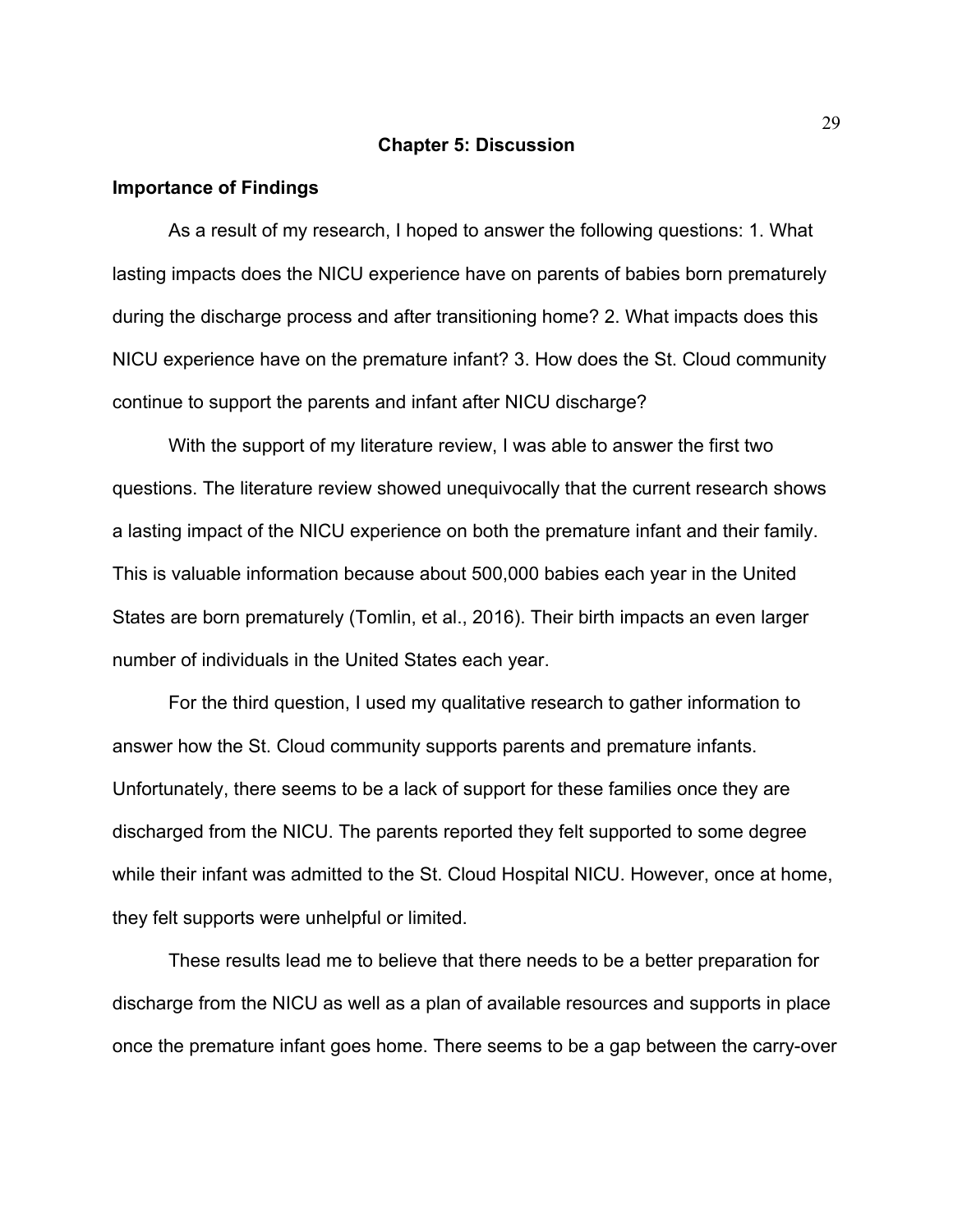of support and collaboration with the St. Cloud Hospital NICU and the St. Cloud community supports and resources after discharge.

#### **Comparison to Literature**

The qualitative data gathered from parents of premature infants confirms the literature revied for this study. Local parents reported similar struggles found in the literature review of international parents. Overall, the parents struggled with the process of returning home with a premature infant just discharged from the NICU. They struggled with their own mental and physical health. They believed they lacked support and resources once available to them from the NICU. They had some supports available, but did not believe it was enough or specific enough to their individual families' needs.

My research about specific agencies and the supports available in the St. Cloud community has deepened the concern that there are too few resources and services available in the immediate area that work with premature infants and their parents. These agencies are also difficult to connect with due to the possibilities of limited staff, limited funds, or other issues.

Additional research areas could investigate how to help connect parents and premature infants to resources provided outside of the NICU setting. Determining what strategies work well for building the bridge between the two so that the families do not feel adrift "in the middle of the ocean without paddles" when they get home from the NICU (Tomlin, et al., 2016. p. 310). The St. Cloud Hospital NICU and the St. Cloud community agencies, including the early intervention service providers under IDEA Part C, need to develop a plan on how to implement these strategies to increase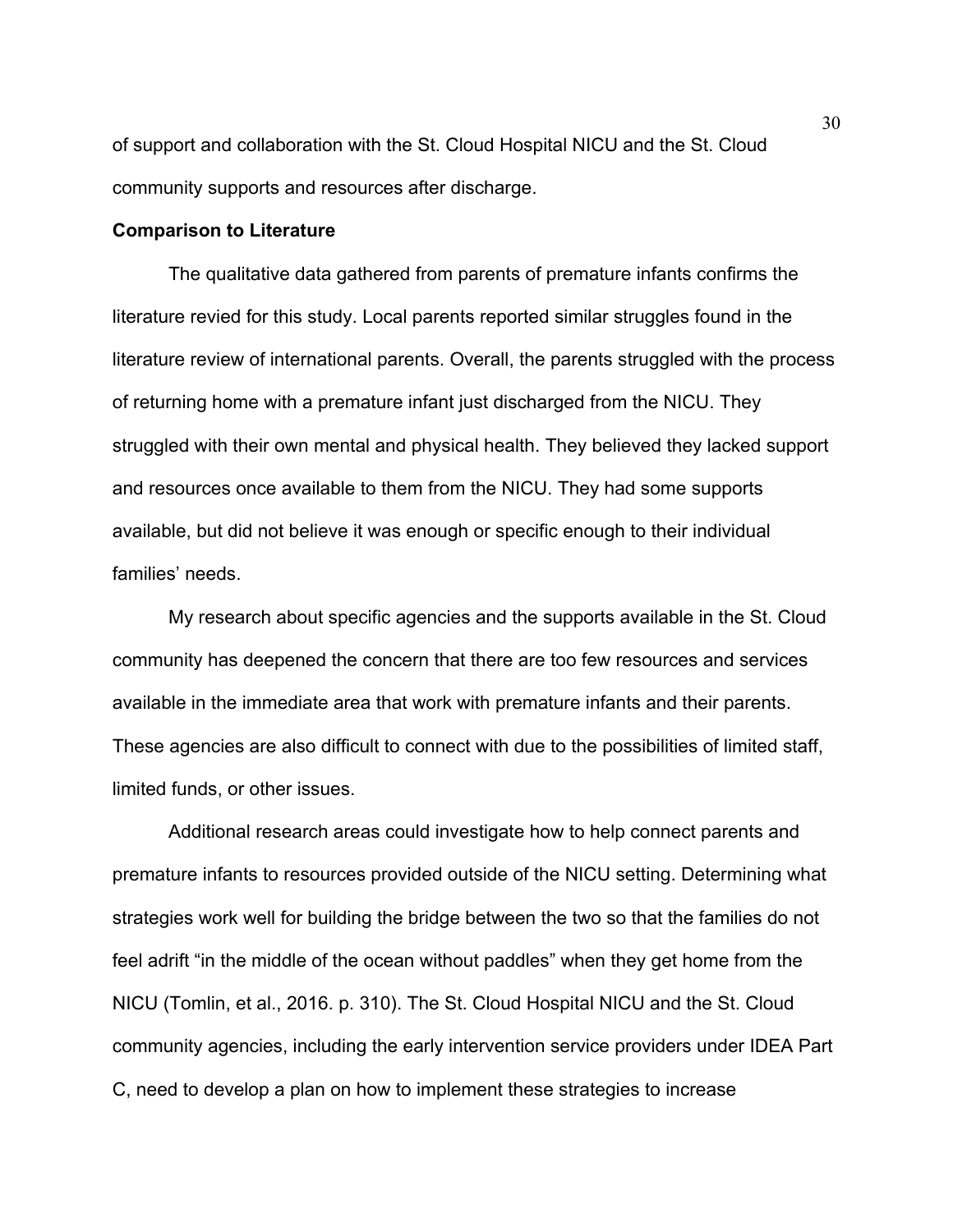collaboration for the purpose of successful transitions home for premature infants and their parents.

### **Constraints of Study**

There are several constraints to this study that were unforeseen when beginning the process of gathering data. One such constraint is the lack of responses overall from the questionnaires, but specifically from the agencies contacted. There is no direct contact information for many of these agencies. The contact email listed was often a general email address for an entire agency. My emails requesting participation in the questionnaires could have been sent to an email folder receiving several hundreds of emails a day.

Another constraint of the lack of responses was related to the postings on Facebook to gather parental participants. The post on Facebook would not necessarily show up on the feeds of the members of the support group, but was viewable if an individual was looking at the posts on the support group's direct page. Therefore, for a person to specifically see the post about participation, they would have to go to the support groups page and look for the specific post. This was an unforeseen factor in recruiting participants.

#### **Final Thoughts**

Overall, the results of my research were surprising. I had expected to learn about other unknown or undiscovered agencies from the parent participants. No new information was found about unfamiliar agencies. The limited overall participant response was disappointing, specifically in regard to the agencies. The findings have identified an area of need in the St. Cloud community to increase the collaboration of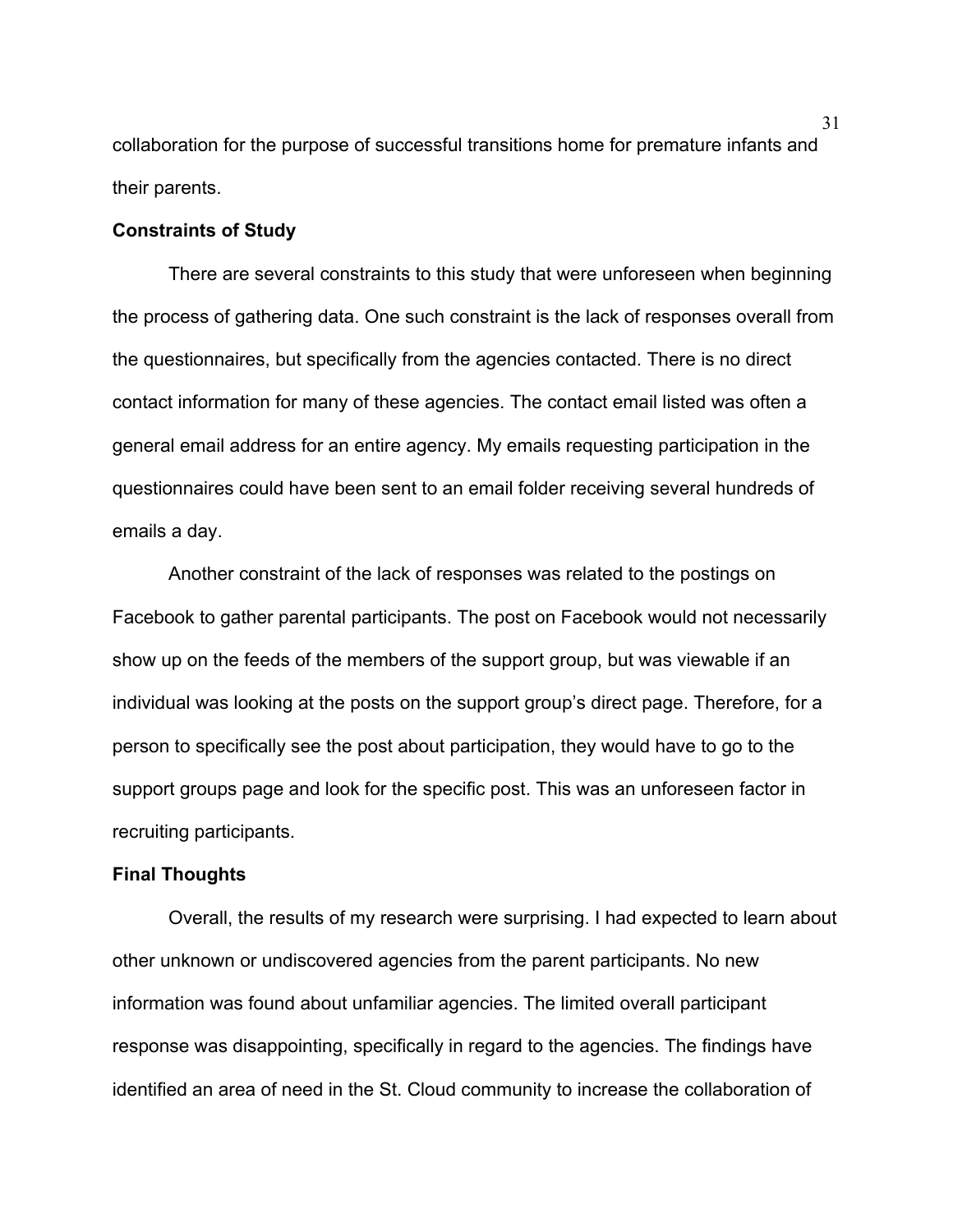schools and agencies with the St. Cloud Hospital NICU for the long-term care of premature infants and their families. The information gathered should be shared with the local schools, agencies, and the St. Cloud Hospital NICU to help begin the process of building that bridge of support and collaboration. It was reaffirming to learn that the parents found the NICU staff and supports available in the NICU to be helpful and supportive. However, as with everything, there is large room for improvement as well. This information will be useful to help myself and my colleagues understand the difficult transition home after the NICU stay and the need for additional supports once at home. The impacts of and extended stay in the Neonatal Intensive Care Unit will stay with a family for their entire lifetime.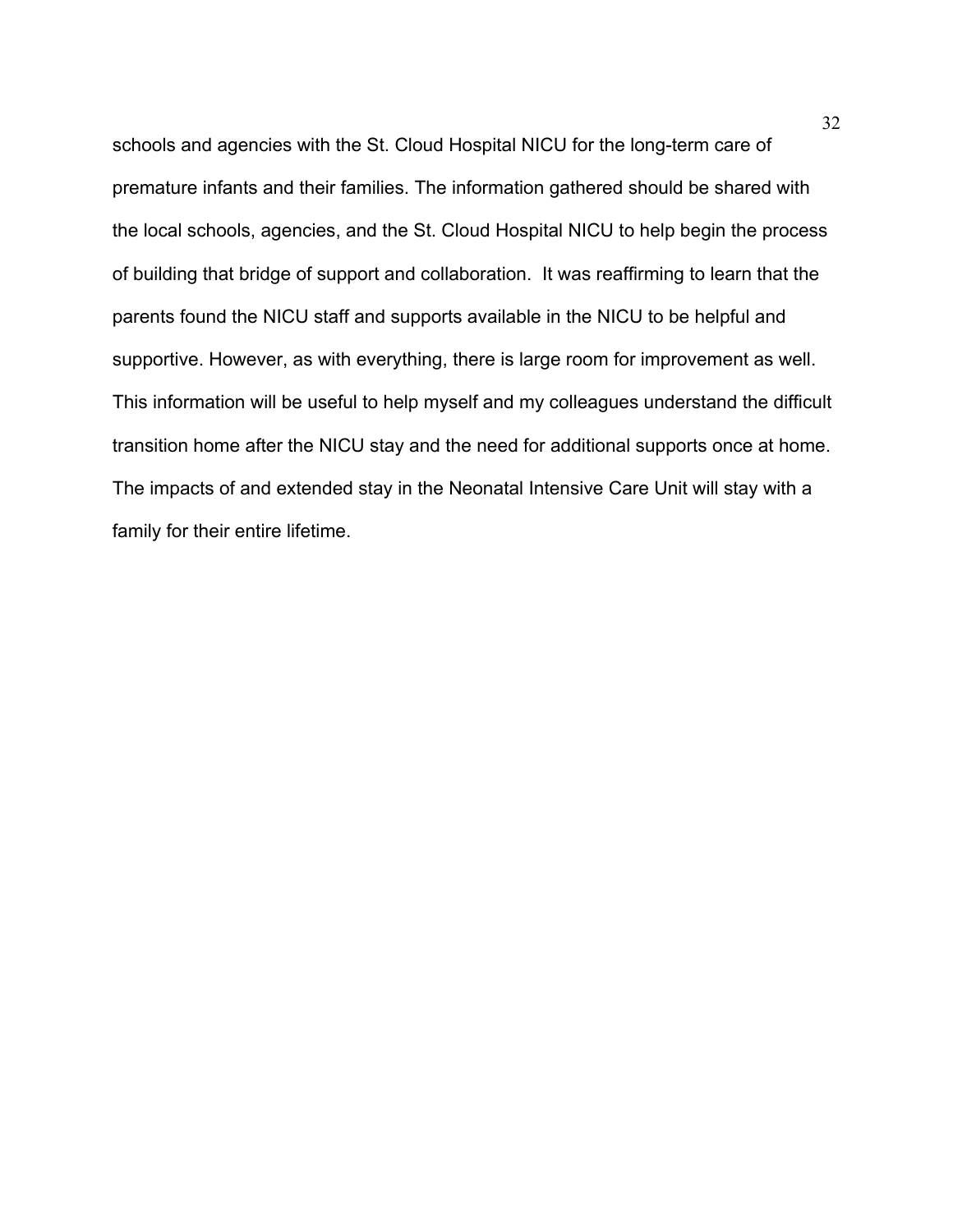### **References**

- Browne, J. V., & Talmi, A. (2017). Infant Mental Health for Medically Fragile Babies in Intensive Care and Their Families. *Zero to Three, 37*(3), 18–26.
- Center for Substance Abuse Treatment (US). (2014). Trauma-Informed Care in Behavioral Health Services*. Treatment Improvement Protocol (TIP) Series, 57,* Exhibit 1.3-4.

## **https://www.ncbi.nlm.nih.gov/books/NBK207191/box/part1\_ch3.box16/**

Chang, H.-P., Chen, J.-Y., Huang, Y.-H., Yeh, C.-J., Huang, J.-Y., Su, P.-H., & Chen, V. C.-

H. (2016). Factors Associated with Post-Traumatic Symptoms in Mothers of Preterm Infants. *Archives of Psychiatric Nursing, 30*(1), 96

### 101. **https://doi.org/10.1016/j.apnu.2015.08.019**

Early Childhood Technical Assistance Center. (n.d.). *Part C of IDEA.* 

### **https://ectacenter.org/partc/partc.asp**

Gondwe, K. W., & Holditch-Davis, D. (2015). Posttraumatic Stress Symptoms in Mothers of Preterm Infants. *International Journal of Africa Nursing Sciences, 3,* 8–17.

## **https://doi.org/10.1016/j.ijans.2015.05.002**

- Holditch-Davis, D., Bartlett, T. R., Blinckman, A. L., & Miles, M. S. (2003). Posttraumatic Stress Symptoms in Mothers of Premature Infants. *Journal of Obstetric, Gynecologic & Neonatal Nursing, 32*(2), 161–71. **http://doi.org/10.1177/0884217503252035**
- Holditch-Davis, D., Santos, H., Levy, J., White-Traut, R., O'Shea, T. M., Geraldo, V., & David, R. (2015). Patterns of Psychological Distress in Mothers of Preterm Infants. *Infant Behavior and Development, 41,* 154–63.

### **http://doi.org/10.1016/j.infbeh.2015.10.004**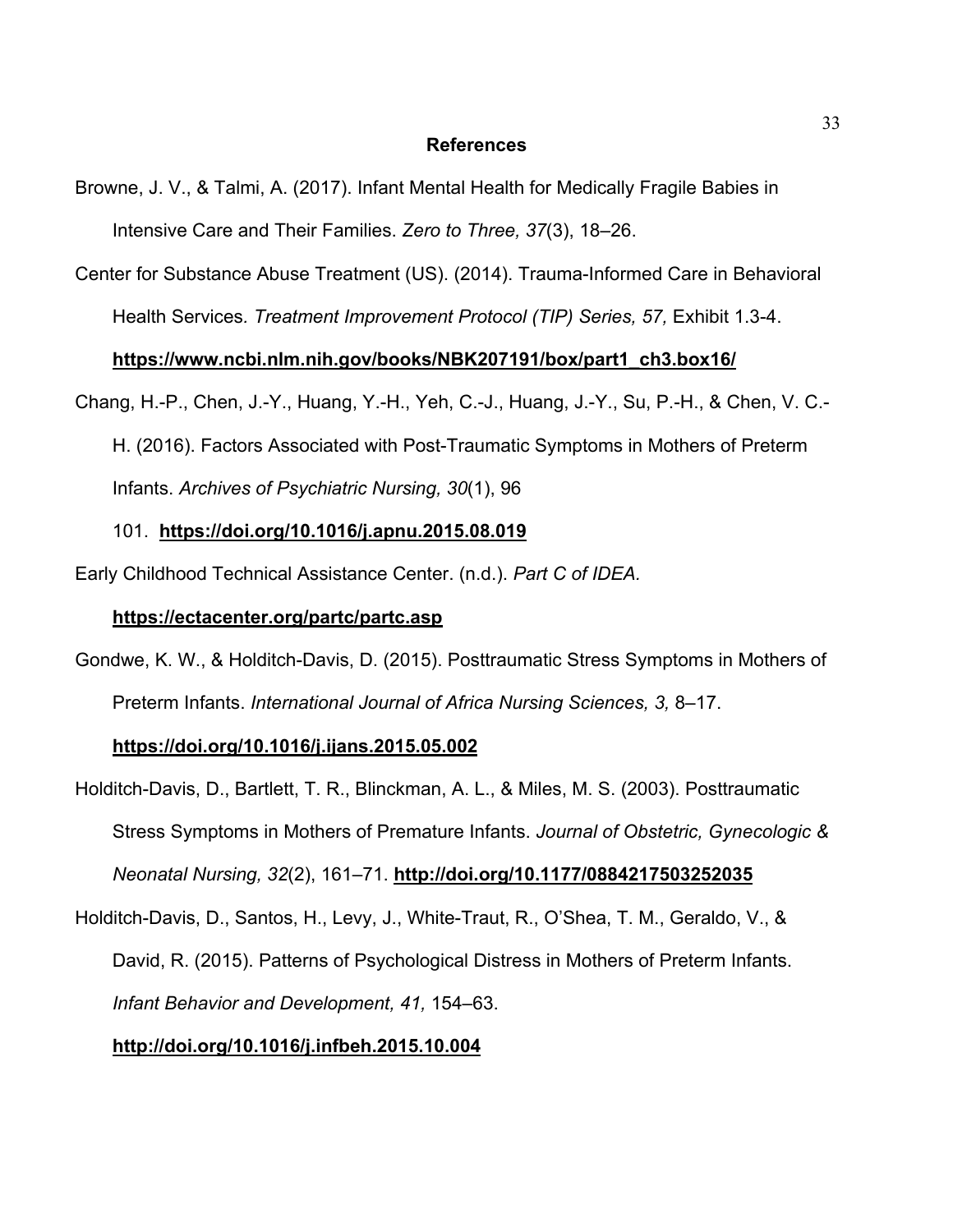Lefkowitz, D. S., Baxt, C., & Evans, J. R. (2010). Prevalence and Correlates of Posttraumatic Stress and Postpartum Depression in Parents of Infants in the Neonatal Intensive Care Unit (NICU). *Journal of Clinical Psychology in Medical Settings, 17*(3),

230–37. **http://doi.org/10.1007/s10880-010-9202-7**

Lotterman, J. H., Lorenz, J. M., & Bonanno, G. A. (2019). You Can't Take Your Baby Home Yet: A Longitudinal Study of Psychological Symptoms in Mothers of Infants Hospitalized in the NICU. *Journal of Clinical Psychology in Medical Settings, 26*(1), 116–22.

## **http://doi.org/10.1007/s10880-018-9570-y**

Murch, T. N., & Smith, V. C. (2016). Supporting Families as They Transition Home. *Newborn and Infant Nursing Reviews, 16*(4), 298–302.

## **http://doi.org/10.1053/j.nainr.2016.09.024**

Substance Abuse and Mental Health Services Administration (2016). Impact of the DSM-IV to DSM-5 Changes on the National Survey on Drug Use and Health. *Substance Abuse and Mental Health Services Administration.* Table 3.30.

## **https://www.ncbi.nlm.nih.gov/books/NBK519704/table/ch3.t30/**

- Tomlin, A. M., Deloian, B., & Wollesen, L. (2016). Infant/Early Childhood Mental Health and Collaborative Partnerships: Beyond the NICU. *Newborn and Infant Nursing Reviews*, *16*(4), 309–315. **http://doi.org/10.1053/j.nainr.2016.09.025**
- Zerach, G., Elsayag, A., Shefer, S., & Gabis, L. (2015). Long-Term Maternal Stress and Post-Traumatic Stress Symptoms Related to Developmental Outcome of Extremely Premature Infants: ELBW Children Mothers' Stress. *Stress and Health*, *31*(3), 204–213. **http://doi.org/10.1002/smi.2547**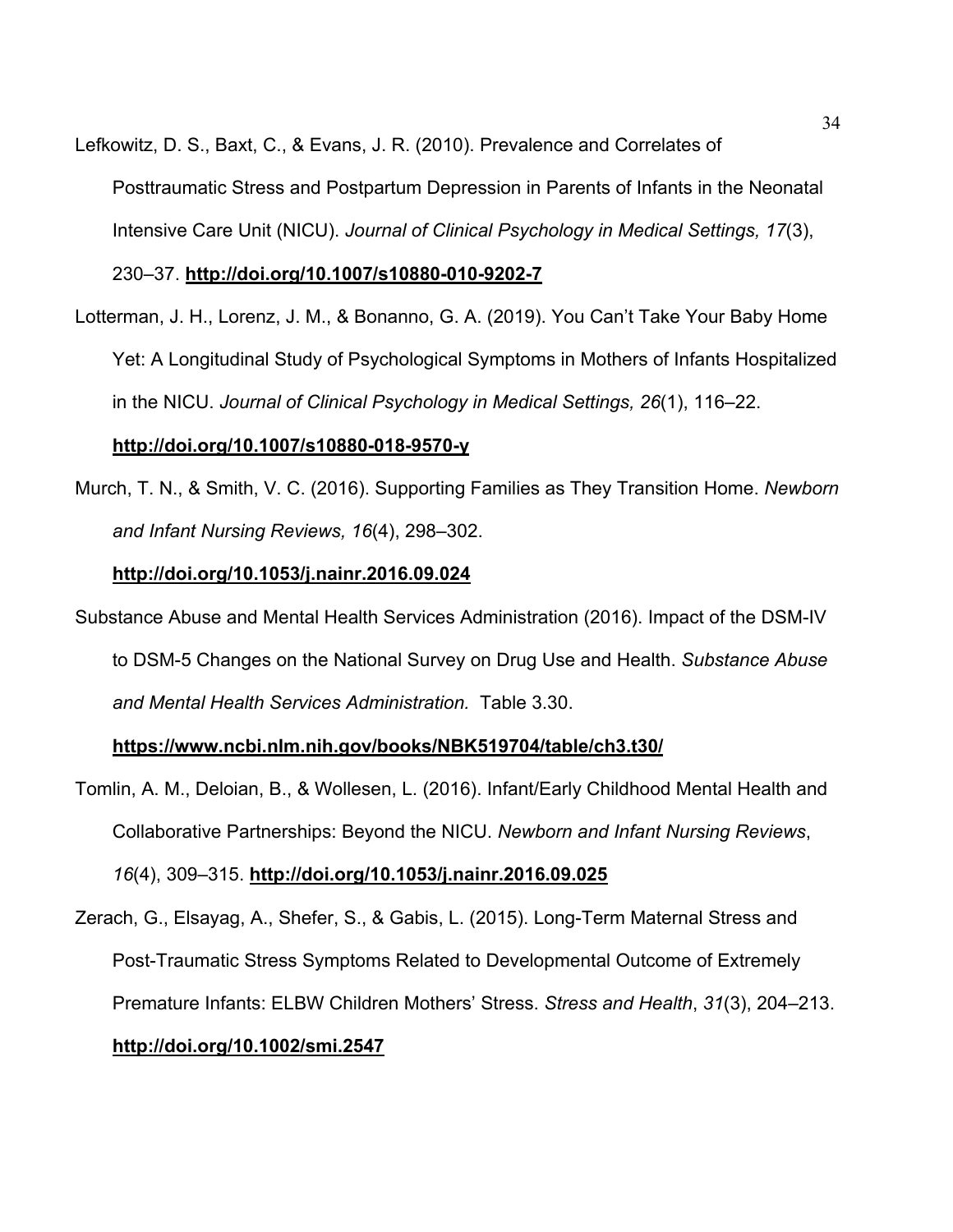### **Appendix A: Draft Email to Parents**

To whom it may concern,

You are receiving this email because you have agreed to participate in a qualitative research study, as partial fulfillment of my master's Thesis (The Lasting Impacts of the NICU Experience and How a Community Supports the Premature Infant and Their Family) I am enrolled in through St. Cloud State University. Please take the time to answer the following questions and return to me as soon as possible. I understand that these questions may bring up difficult emotions, please feel free to skip a question or change your mind about participating. To respect your privacy, names will not be used when I use the information to report on the findings. Also included in this email is an informed consent form. If I have not received a response within seven days, I will follow up with an additional email to you.

Thank you, and I look forward to receiving your responses.

Sincerely,

Susan Koester js9538tm@go.minnstate.edu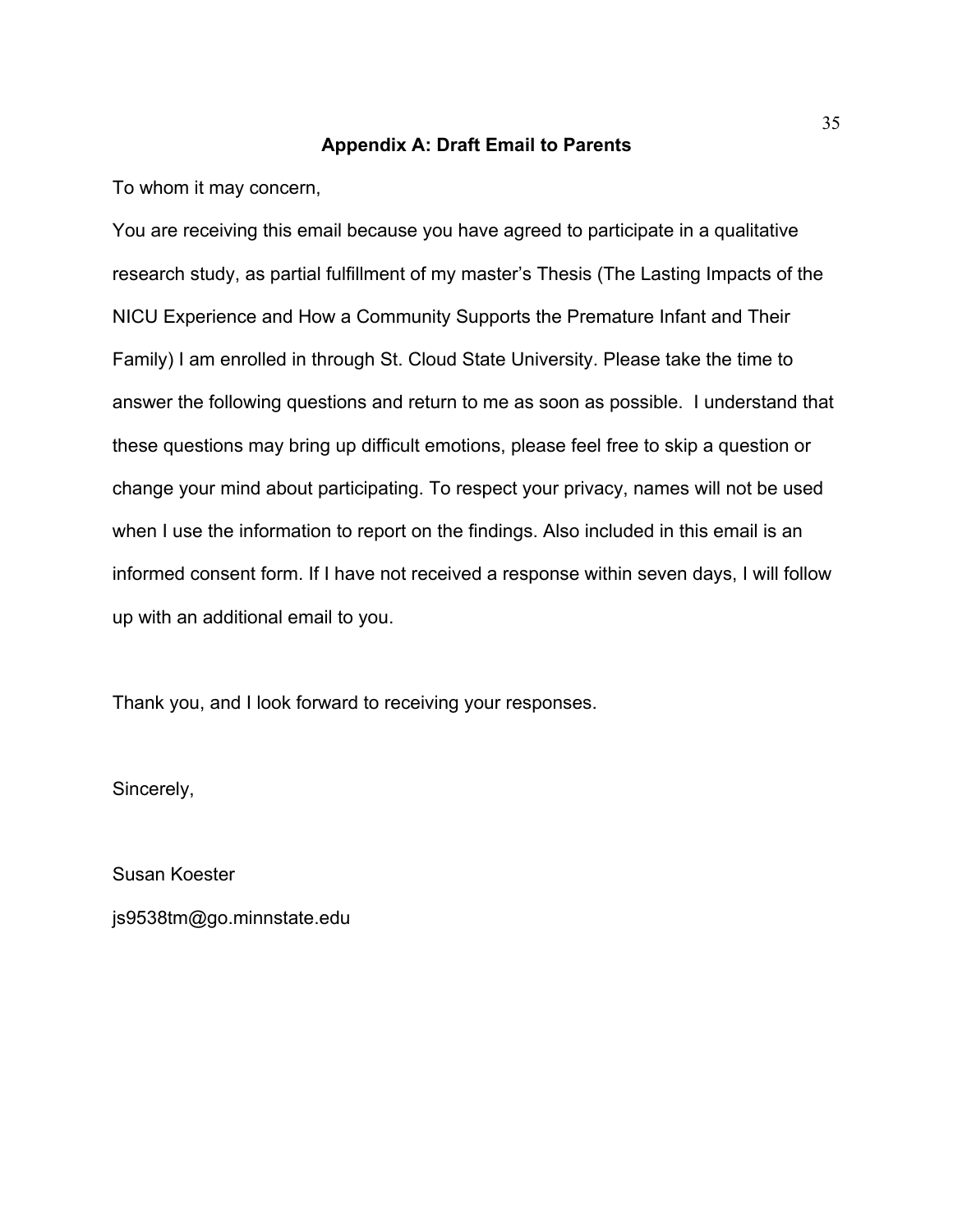## **Appendix B: Consent for Parents**

The Lasting Impacts of the NICU Experience and How a Community Supports the Premature Infant and Their Family

## **Consent to Participate**

You are invited to participate in a research study about Neonatal Intensive Care Unit and St. Cloud area community supports and resources.

If you agree to be part of the research study, you will be asked to complete a one-time email questionnaire that takes approximately 5 minutes to complete.

Benefits of the research is to understand the lasting impacts of the NICU experience for premature infants and their families and what supports the St. Cloud area community has available to support them after transitioning home.

Risks and discomforts may include recalling a potentially traumatic period of time when transitioning home with a premature infant from the NICU. Please feel free to skip any questions or change your mind about participating.

Data collected will remain confidential. Your responses will be kept strictly confidential, your name will not be disclosed nor will identified direct quotes be used. You may refuse to answer any questions.

Participating in this study is completely voluntary. Your decision whether or not to participate will not affect your current or future relations with St. Cloud State University, or the researcher. If you decide to participate, you are free to withdraw at any time without penalty.

If you have questions about this research study, you may contact Susan Koester (Principal Investigator): js9538tm@go.minnstate.edu **or** JoAnn Johnson (Faculty Mentor): jojohnson@stcloudstate.edu. Results of the study can be requested from the researcher.

Your completion of the survey indicates that you are at least 18 years of age and your consent to participation in the study.

\_\_\_\_\_\_\_\_\_\_\_\_\_\_\_\_\_\_\_\_\_\_\_\_\_\_\_\_\_\_\_\_\_\_\_\_\_\_\_\_\_\_\_\_\_\_\_\_ \_\_\_\_\_\_\_\_\_\_\_\_\_\_\_

36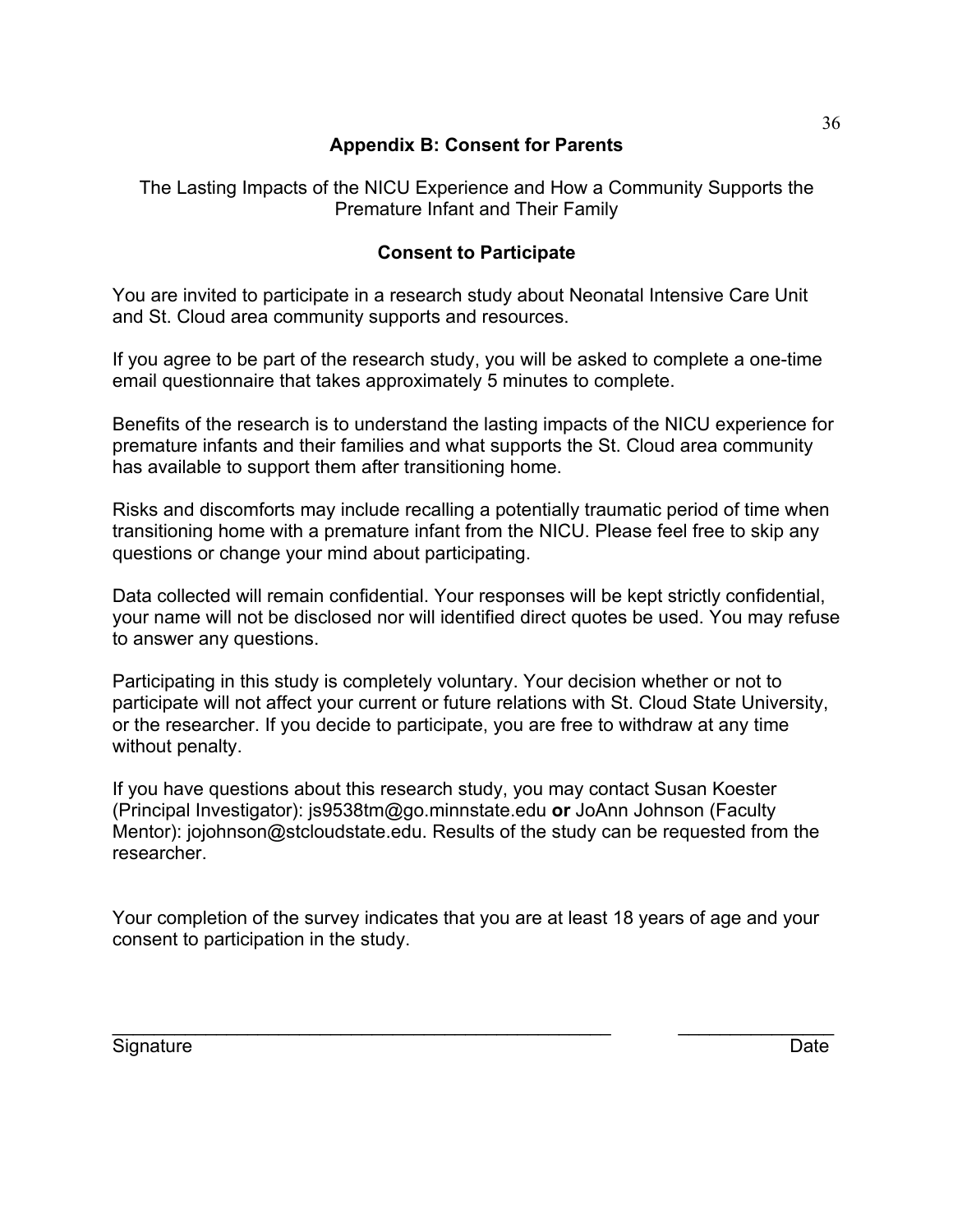## **Appendix C: Questionnaire for Parents**

## NICU SUPPORTS AND RESOURCES

Please answer each question to best of your ability. If you choose not to answer a

question, please leave it blank. If the question does not pertain to you, please mark

N/A.

| Level of Education<br>[ ] Less than a high school diploma<br>[ ] High School/GED<br>[ ] Some college<br>[ ] Associate's/Bachelor's Degree<br>[ ] Master's Degree or above                             | Socio-Economic Status<br>$[$ ] less than \$20,000<br>$[$ 1\$20,000 - \$34,999<br>$[$ 1\$35,000 - \$49,999<br>$[$ 1\$50,000 - \$74,999<br>$[$ 1\$75,000 - \$99,999<br>[ ] over \$100,000 |  |  |  |
|-------------------------------------------------------------------------------------------------------------------------------------------------------------------------------------------------------|-----------------------------------------------------------------------------------------------------------------------------------------------------------------------------------------|--|--|--|
| What year was your admittance to the NICU: \\end{math}<br>NICU Stay: _________ days<br>Gestational Age: ______weeks _______days<br>Birth Weight: _________bs. _________oz.<br>Reason for Prematurity: |                                                                                                                                                                                         |  |  |  |
|                                                                                                                                                                                                       | What supports were available for you while your preemie was in the NICU?                                                                                                                |  |  |  |
|                                                                                                                                                                                                       |                                                                                                                                                                                         |  |  |  |
|                                                                                                                                                                                                       |                                                                                                                                                                                         |  |  |  |
|                                                                                                                                                                                                       |                                                                                                                                                                                         |  |  |  |
|                                                                                                                                                                                                       | How helpful were those supports in meeting your needs during the stay? (Circle one)                                                                                                     |  |  |  |

not helpful somewhat helpful helpful helpful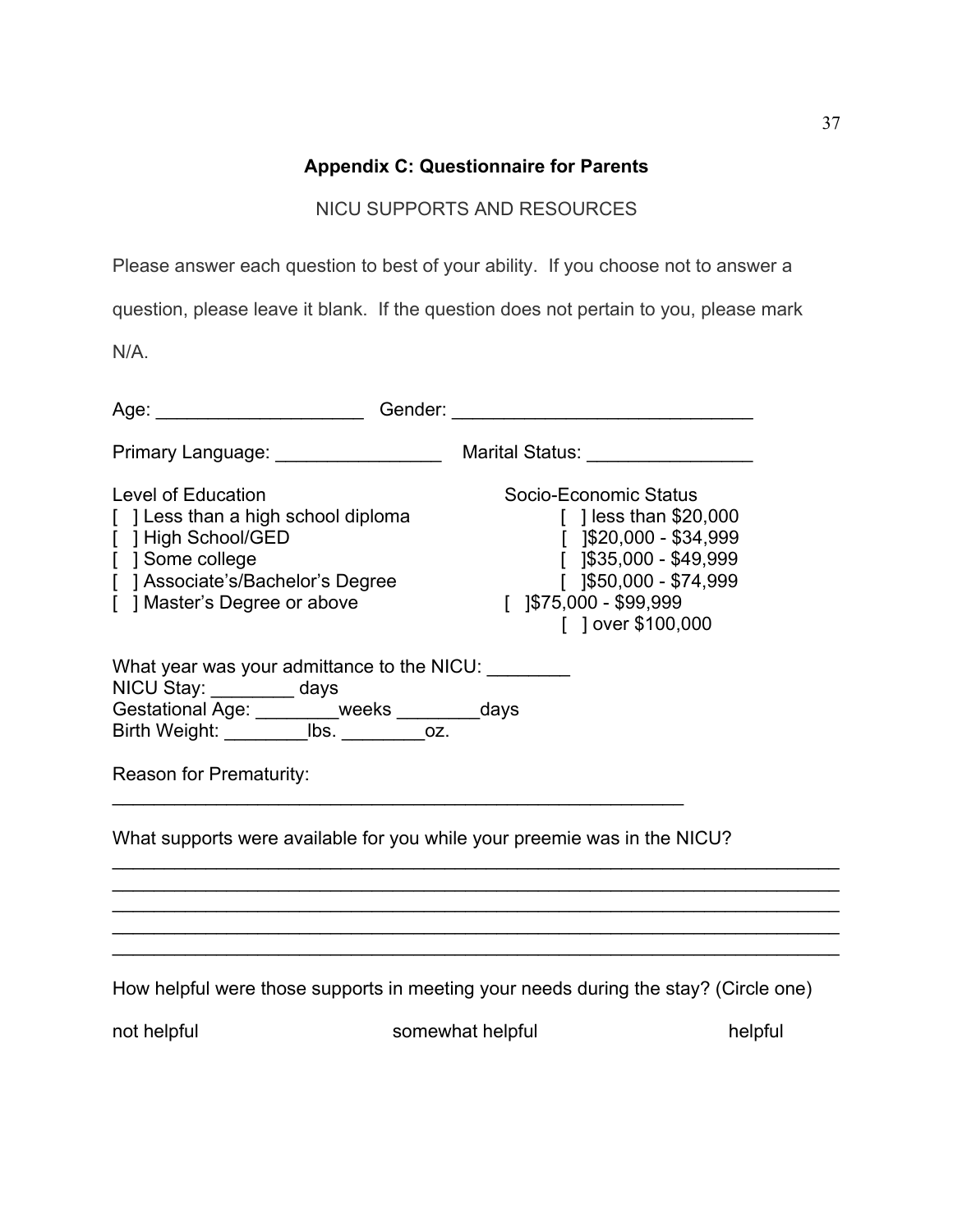|             | What referrals were you provided when your preemie was discharged from the NICU?                     | 38      |
|-------------|------------------------------------------------------------------------------------------------------|---------|
|             | What supports and resources were available when you transitioned to home?                            |         |
| not helpful | How helpful were those supports in meeting your needs once at home? (Circle one)<br>somewhat helpful | helpful |
|             | How long were those supports and resources available once at home?                                   |         |
|             | Looking back, what supports do you wish you had during your NICU stay?                               |         |
|             | Looking back, what supports do you wish you had once at home?                                        |         |
|             | Is there anything else you feel is important to share with me in relation to my research?            |         |
|             |                                                                                                      |         |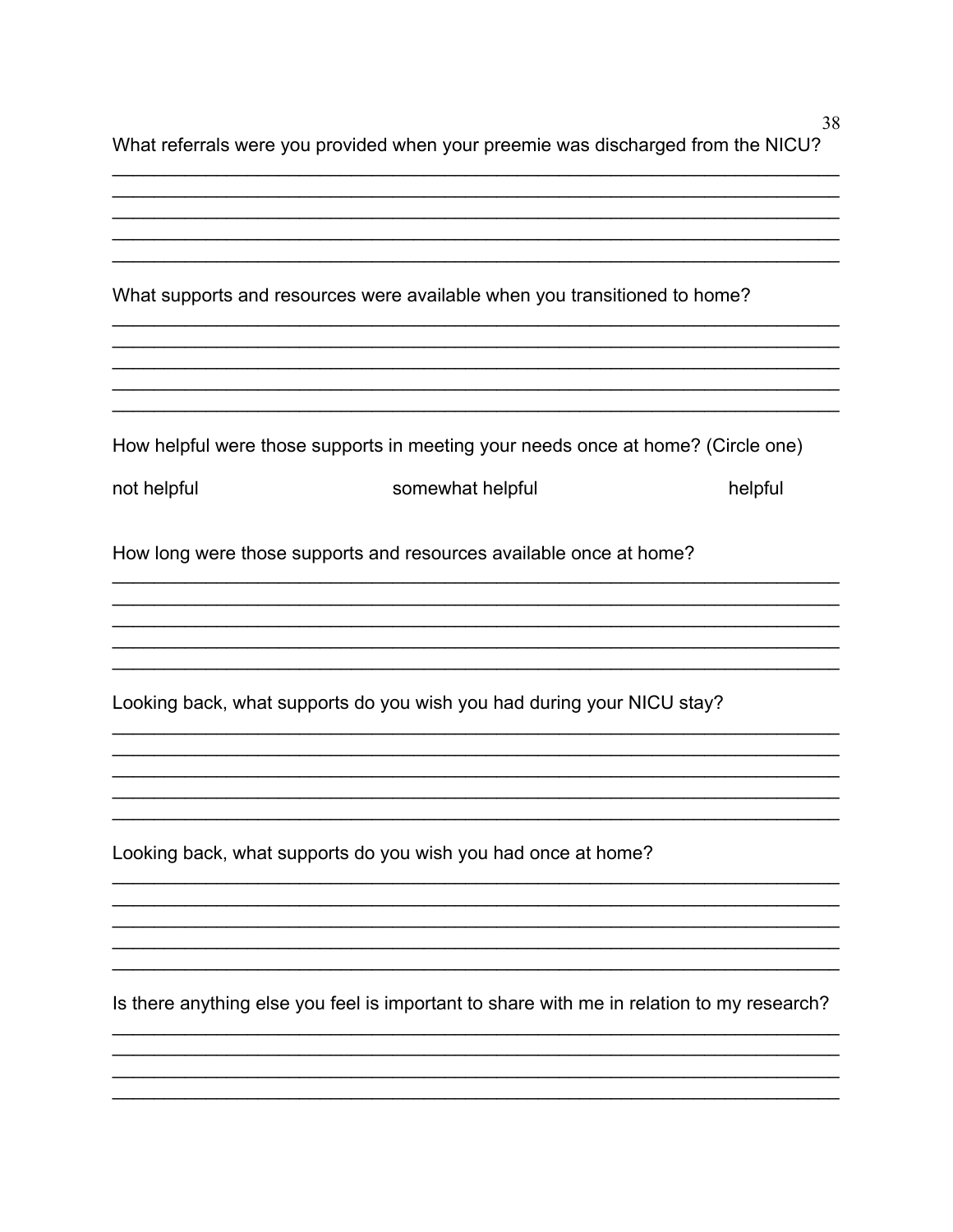#### **Appendix D: Draft Email to Agencies**

To whom it may concern,

You are receiving this email in hopes that you or someone within your agency with knowledge of the pertinent information is willing to participate in a qualitative research study, as partial fulfillment of my master's Thesis (The Lasting Impacts of the NICU Experience and How a Community Supports the Premature Infant and Their Family) I am enrolled in through St. Cloud State University. Please take the time to answer the following questions and return to me as soon as possible. To respect your privacy, names will not be used when I use the information to report on the findings. However, agency name and agency contact information will be included in my final report. Also included in this email is an informed consent form. If I have not received a response within seven days, I will follow up with an additional email to you.

Thank you, and I look forward to receiving your responses.

Sincerely,

Susan Koester js9538tm@go.minnstate.edu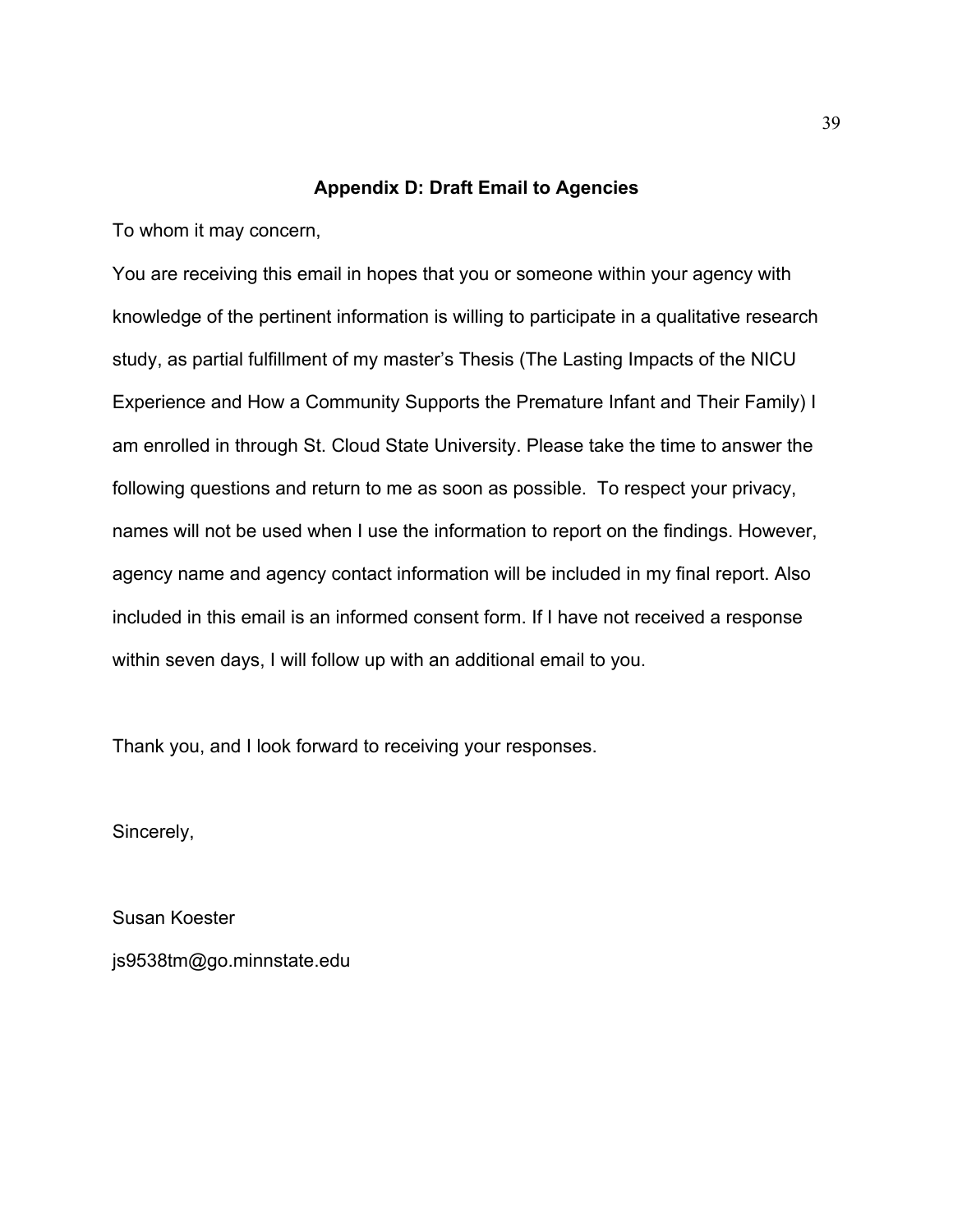## **Appendix E: Consent for Agencies**

The Lasting Impacts of the NICU Experience and How a Community Supports the Premature Infant and Their Family

## **Consent to Participate**

You are invited to participate in a research study about Neonatal Intensive Care Unit and St. Cloud area community supports and resources.

If you agree to be part of the research study, you will be asked to complete a one-time email questionnaire that takes approximately 5 minutes to complete.

Benefits of the research is to understand the lasting impacts of the NICU experience for premature infants and their families and what supports the St. Cloud area community has available to support them after transitioning home.

There are no foreseen risks or discomforts with completing the questionnaire.

Data collected will remain confidential. Your responses will be kept strictly confidential, your name will not be disclosed nor will identified direct quotes be used. You may refuse to answer any questions. Agency name and agency contact information will be included in the final report.

Participating in this study is completely voluntary. Your decision whether or not to participate will not affect your current or future relations with St. Cloud State University, or the researcher. If you decide to participate, you are free to withdraw at any time without penalty.

If you have questions about this research study, you may contact Susan Koester (Principal Investigator): js9538tm@go.minnstate.edu **or** JoAnn Johnson (Faculty Mentor): jojohnson@stcloudstate.edu. Results of the study can be requested from the researcher.

Your completion of the survey indicates that you are at least 18 years of age and your consent to participation in the study.

Signature **Date** 

40

\_\_\_\_\_\_\_\_\_\_\_\_\_\_\_\_\_\_\_\_\_\_\_\_\_\_\_\_\_\_\_\_\_\_\_\_\_\_\_\_\_\_\_ \_\_\_\_\_\_\_\_\_\_\_\_\_\_\_\_\_\_\_\_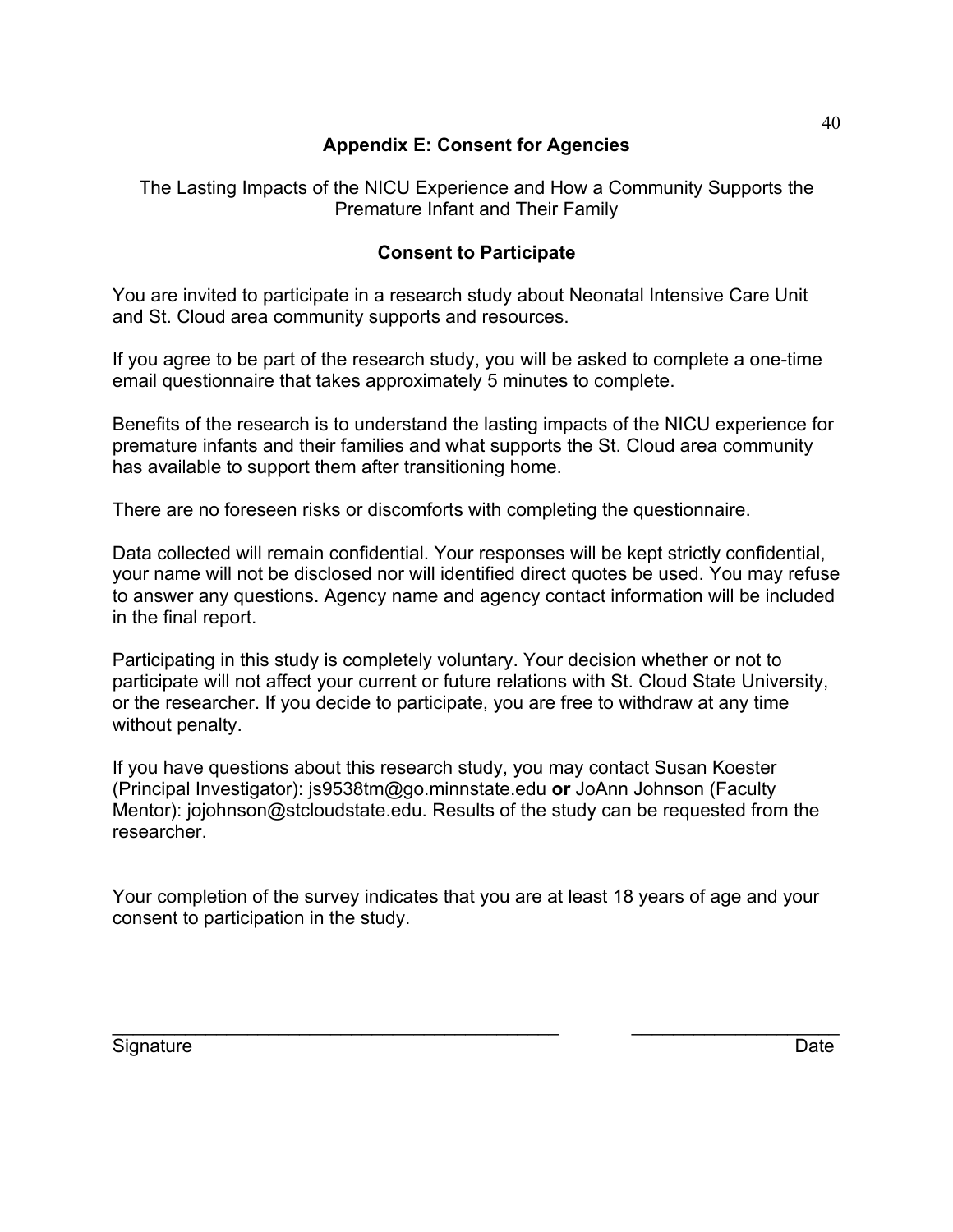## **Appendix F: Questionnaire for Agencies**

Supports for Premature Infants and Their Families

Please answer each question to the best of your ability. If you do not feel like you are the proper person to be answering these questions for your agency, please pass along to an individual that is able to answer them for your agency.

 $\_$  , and the contribution of the contribution of  $\mathcal{L}_\mathcal{A}$  , and the contribution of  $\mathcal{L}_\mathcal{A}$ 

\_\_\_\_\_\_\_\_\_\_\_\_\_\_\_\_\_\_\_\_\_\_\_\_\_\_\_\_\_\_\_\_\_\_\_\_\_\_\_\_\_\_\_\_\_\_\_\_\_\_\_\_\_\_\_\_\_\_\_\_\_\_\_\_\_\_\_\_\_\_

Name of Agency:

Title of Individual Representing the Agency:

What supports does your agency have available for infants born prematurely and their families after Neonatal Intensive Care Unit (NICU) discharge?

\_\_\_\_\_\_\_\_\_\_\_\_\_\_\_\_\_\_\_\_\_\_\_\_\_\_\_\_\_\_\_\_\_\_\_\_\_\_\_\_\_\_\_\_\_\_\_\_\_\_\_\_\_\_\_\_\_\_\_\_\_\_\_\_\_\_\_\_\_\_ \_\_\_\_\_\_\_\_\_\_\_\_\_\_\_\_\_\_\_\_\_\_\_\_\_\_\_\_\_\_\_\_\_\_\_\_\_\_\_\_\_\_\_\_\_\_\_\_\_\_\_\_\_\_\_\_\_\_\_\_\_\_\_\_\_\_\_\_\_\_

 $\_$  , and the contribution of the contribution of  $\mathcal{L}_\mathcal{A}$  , and the contribution of  $\mathcal{L}_\mathcal{A}$ \_\_\_\_\_\_\_\_\_\_\_\_\_\_\_\_\_\_\_\_\_\_\_\_\_\_\_\_\_\_\_\_\_\_\_\_\_\_\_\_\_\_\_\_\_\_\_\_\_\_\_\_\_\_\_\_\_\_\_\_\_\_\_\_\_\_\_\_\_\_

\_\_\_\_\_\_\_\_\_\_\_\_\_\_\_\_\_\_\_\_\_\_\_\_\_\_\_\_\_\_\_\_\_\_\_\_\_\_\_\_\_\_\_\_\_\_\_\_\_\_\_\_\_\_\_\_\_\_\_\_\_\_\_\_\_\_\_\_\_\_

 $\_$  , and the contribution of the contribution of  $\mathcal{L}_\mathcal{A}$  , and the contribution of  $\mathcal{L}_\mathcal{A}$ 

\_\_\_\_\_\_\_\_\_\_\_\_\_\_\_\_\_\_\_\_\_\_\_\_\_\_\_\_\_\_\_\_\_\_\_\_\_\_\_\_\_\_\_\_\_\_\_\_\_\_\_\_\_\_\_\_\_\_\_\_\_\_\_\_\_\_\_\_\_\_

\_\_\_\_\_\_\_\_\_\_\_\_\_\_\_\_\_\_\_\_\_\_\_\_\_\_\_\_\_\_\_\_\_\_\_\_\_\_\_\_\_\_\_\_\_\_\_\_\_\_\_\_\_\_\_\_\_\_\_\_\_\_\_\_\_\_\_\_\_\_

\_\_\_\_\_\_\_\_\_\_\_\_\_\_\_\_\_\_\_\_\_\_\_\_\_\_\_\_\_\_\_\_\_\_\_\_\_\_\_\_\_\_\_\_\_\_\_\_\_\_\_\_\_\_\_\_\_\_\_\_\_\_\_\_\_\_\_\_\_\_  $\_$  , and the contribution of the contribution of  $\mathcal{L}_\mathcal{A}$  , and the contribution of  $\mathcal{L}_\mathcal{A}$  $\_$  , and the contribution of the contribution of  $\mathcal{L}_\mathcal{A}$  , and the contribution of  $\mathcal{L}_\mathcal{A}$ 

\_\_\_\_\_\_\_\_\_\_\_\_\_\_\_\_\_\_\_\_\_\_\_\_\_\_\_\_\_\_\_\_\_\_\_\_\_\_\_\_\_\_\_\_\_\_\_\_\_\_\_\_\_\_\_\_\_\_\_\_\_\_\_\_\_\_\_\_\_\_

What are the requirements to receive these services?

Is there a cost associated with these services?

How long are these supports available to the premature infant and their family?

In what ways does your agency collaborate care and coordination with other agencies the premature infant and family may be accessing?

 $\_$  , and the contribution of the contribution of  $\mathcal{L}_\mathcal{A}$  , and the contribution of  $\mathcal{L}_\mathcal{A}$ \_\_\_\_\_\_\_\_\_\_\_\_\_\_\_\_\_\_\_\_\_\_\_\_\_\_\_\_\_\_\_\_\_\_\_\_\_\_\_\_\_\_\_\_\_\_\_\_\_\_\_\_\_\_\_\_\_\_\_\_\_\_\_\_\_\_\_\_\_\_ \_\_\_\_\_\_\_\_\_\_\_\_\_\_\_\_\_\_\_\_\_\_\_\_\_\_\_\_\_\_\_\_\_\_\_\_\_\_\_\_\_\_\_\_\_\_\_\_\_\_\_\_\_\_\_\_\_\_\_\_\_\_\_\_\_\_\_\_\_\_

How is an infant and/or family referred to your agency?